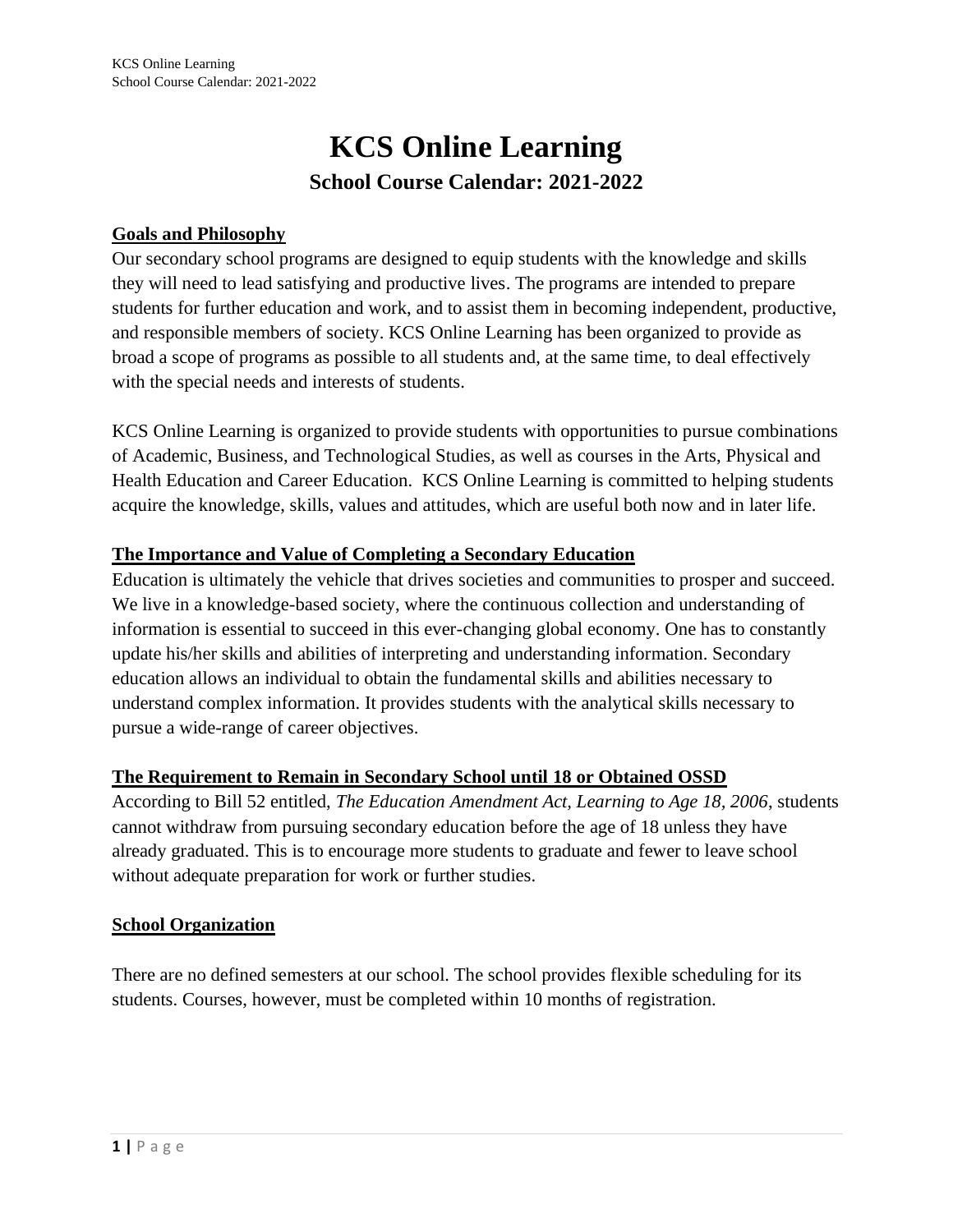### **Ontario Secondary School Diploma (OSSD)**

In order to earn the Ontario Secondary School Diploma a student must:

- $\geq$  Earn 18 compulsory credits
- $\triangleright$  Earn 12 additional optional credits
- $\triangleright$  Complete 40 hours of community involvement activities
- $\triangleright$  Successfully meet the Ontario provincial literacy requirement.

### **Compulsory Credits**

Students must earn the following compulsory credits in order to obtain the Ontario Secondary School Diploma:

#### **4 credits in English (1 credit per grade)**

- The Ontario Secondary School Literacy Course (OSSLC) may be used to meet either the Grade 11 or the Grade 12 English compulsory credit requirement.
- The Grade 11 Contemporary Aboriginal Voices course may be used to meet the Grade
- 11 English compulsory credit requirement.

• For English language learners, the requirement may be met through earning a maximum of 3 credits in English as a second language (ESL) or English literacy development

(ELD); the fourth credit must be a Grade 12 compulsory English course.

#### **3 credits in mathematics (at least 1 credit in Grade 11 or 12)**

#### **2 credits in science**

#### **1 credit in the arts**

• The Grade 9 Expressing Aboriginal Cultures course may be used to meet the compulsory credit requirement in the arts.

#### **1 credit in Canadian geography (Grade 9)**

#### **1 credit in Canadian history (Grade 10)**

#### **1 credit in French as a second language**

• Students who have taken Native languages in place of French as a second language in elementary school may use a Level 1 or 2 Native language course to meet the compulsory credit requirement for French as a second language.

### **1 credit in health and physical education**

### **0.5 credit in career studies**

#### **0.5 credit in civics**

#### **3 additional credits, consisting of 1 credit from each of the following groups:**

Group 1: English (including the Ontario Secondary School Literacy Course), French as a second language, classical languages, international languages, Native languages, Canadian and world studies, Native studies, social sciences and humanities, guidance and career education, cooperative education

Group 2: French as a second language, the arts, business studies, health and physical education, cooperative education

**Group 3:** French as a second language, science (Grade 11 or 12), computer studies, technological education, cooperative education

*Note:* The following conditions apply to selections from the above three groups: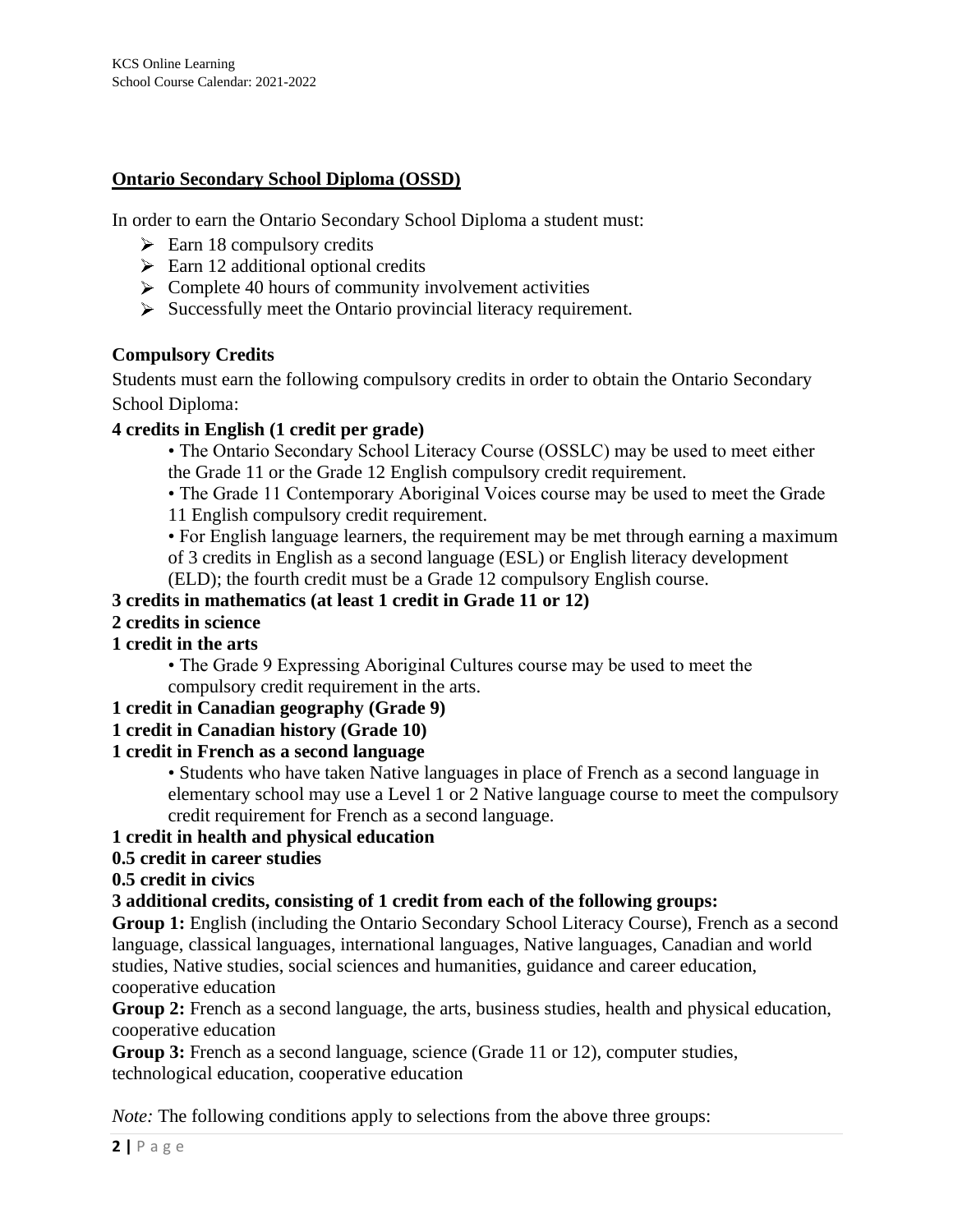• A maximum of 2 credits in French as a second language may count as additional compulsory credits, 1 credit from Group 1, and 1 credit from either Group 2 or Group 3.

• A maximum of 2 credits in cooperative education may count as additional compulsory credits, selected from any of Groups 1, 2, or 3.

# **Optional Credits**

In addition to the 18 compulsory credits (7 for the OSSC), students must earn 12 optional credits (7 for the OSSC). Of these 12 optional credits, up to 4 may include credits earned through approved dual credit courses. Students may earn these credits by successfully completing courses that they have selected from the courses listed as available at KCS Online Learning.

# **The Ontario Secondary School Certificate (OSSC)**

The Ontario Secondary School Certificate (OSSC) will be granted, on request, to students who are leaving secondary school upon reaching the age of eighteen without having met the requirements for the Ontario Secondary School Diploma. To be granted an OSSC, a student must have earned a minimum of 14 credits, distributed as follows.

# **7 required compulsory credits**

- $\geq 2$  credits in English
- $\geq 1$  credit in mathematics
- $\geq 1$  credit in science
- $\geq 1$  credit in Canadian history or Canadian geography
- $\geq 1$  credit in health and physical education
- $\geq 1$  credit in the arts, computer studies, or technological education

# **7 required optional credits**

 $\triangleright$  7 credits selected by the student from available courses

The substitution policy for OSSC compulsory credits is the same as that for the OSSD.

# **The Certificate of Accomplishment**

Students who are leaving secondary school upon reaching the age of eighteen without having met the requirements for the Ontario Secondary School Diploma or the Ontario Secondary School Certificate may be granted a Certificate of Accomplishment. The Certificate of Accomplishment may be a useful means of recognizing achievement for students who plan to take certain kinds of further training, or who plan to find employment directly after leaving school. The Certificate of Accomplishment is to be accompanied by the student's Ontario Student Transcript. For students who have an Individual Education Plan (IEP), a copy of the IEP may be included.

Students who return to school to complete additional credit and non-credit courses (including courses with modified or alternative expectations in special education programs) will have their transcript updated accordingly but will not be issued a new Certificate of Accomplishment. The Ontario Secondary School Diploma or Ontario Secondary School Certificate will be granted when the returning student has fulfilled the appropriate requirements.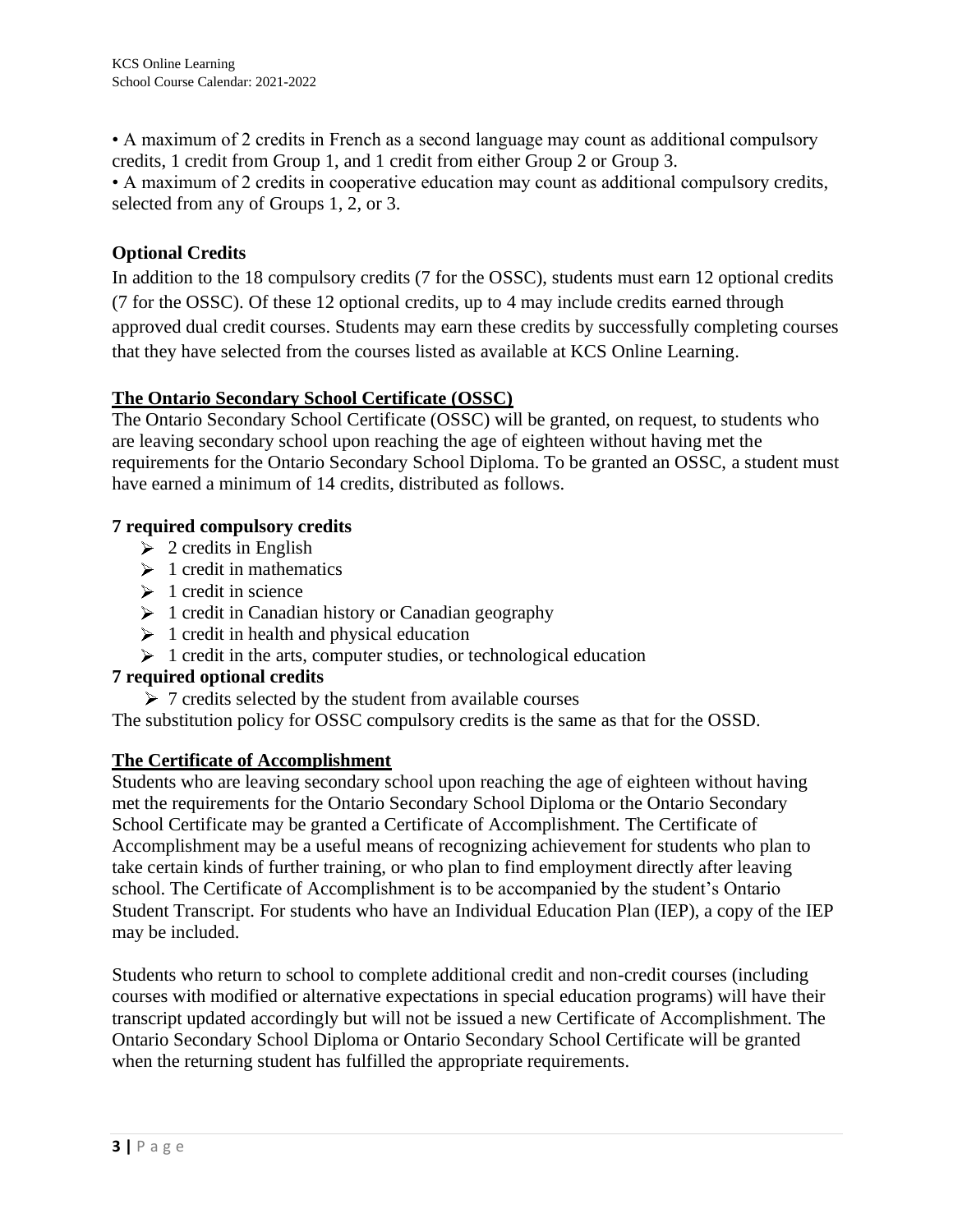# **List of Available Courses**

Students study the following courses at KCS Online Learning:

| ASM4M              | Media Arts, Grade 12 University/College Preparation                               |
|--------------------|-----------------------------------------------------------------------------------|
| AVI3M              | Visual Arts, Grade 11, University Preparation                                     |
| AVI4M              | Visual Arts, Grade 12, University Preparation                                     |
| AWQ3M              | Visual Arts, Photography, Grade 11, University Preparation                        |
| AWQ4M              | Visual Arts, Photography, Grade 12, University Preparation                        |
| BBB4M              | International Business Fundamentals, Grade 12, University/College Preparation     |
| <b>BBI20</b>       | Introduction to Business, Grade 10, Open                                          |
| BOH <sub>4</sub> M | Business Leadership: Management Fundamentals, Grade 12, University<br>Preparation |
| CGC1D              | Geography, Grade 9, Academic                                                      |
| CGC1P              | Issues in Canadian Geography, Grade 9, Applied                                    |
| CGW4U              | World Issues: A Geographic Analysis, Grade 12, University Preparation             |
| CHC <sub>2</sub> D | Canadian History Since World War 1, Grade 10, Academic                            |
| CHI4U              | Canada: History, Identity, and Culture, Grade 12, University Preparation          |
| CHV2O              | Civics and Citizenship, Grade 10, Open                                            |
| CIA4U              | Analysing Current Economic Issues, Grade 12, University Preparation               |
| CLN4U              | Canadian and International Law, Grade 12, University Preparation                  |
| CPW4U              | Canadian and International Politics, Grade 12, University Preparation             |
| ENG1D              | English, Grade 9, Academic                                                        |
| ENG1P              | English, Grade 9, Applied                                                         |
| ENG <sub>2</sub> D | English, Grade 10, Academic                                                       |
| ENG <sub>2</sub> P | English, Grade 10, Applied                                                        |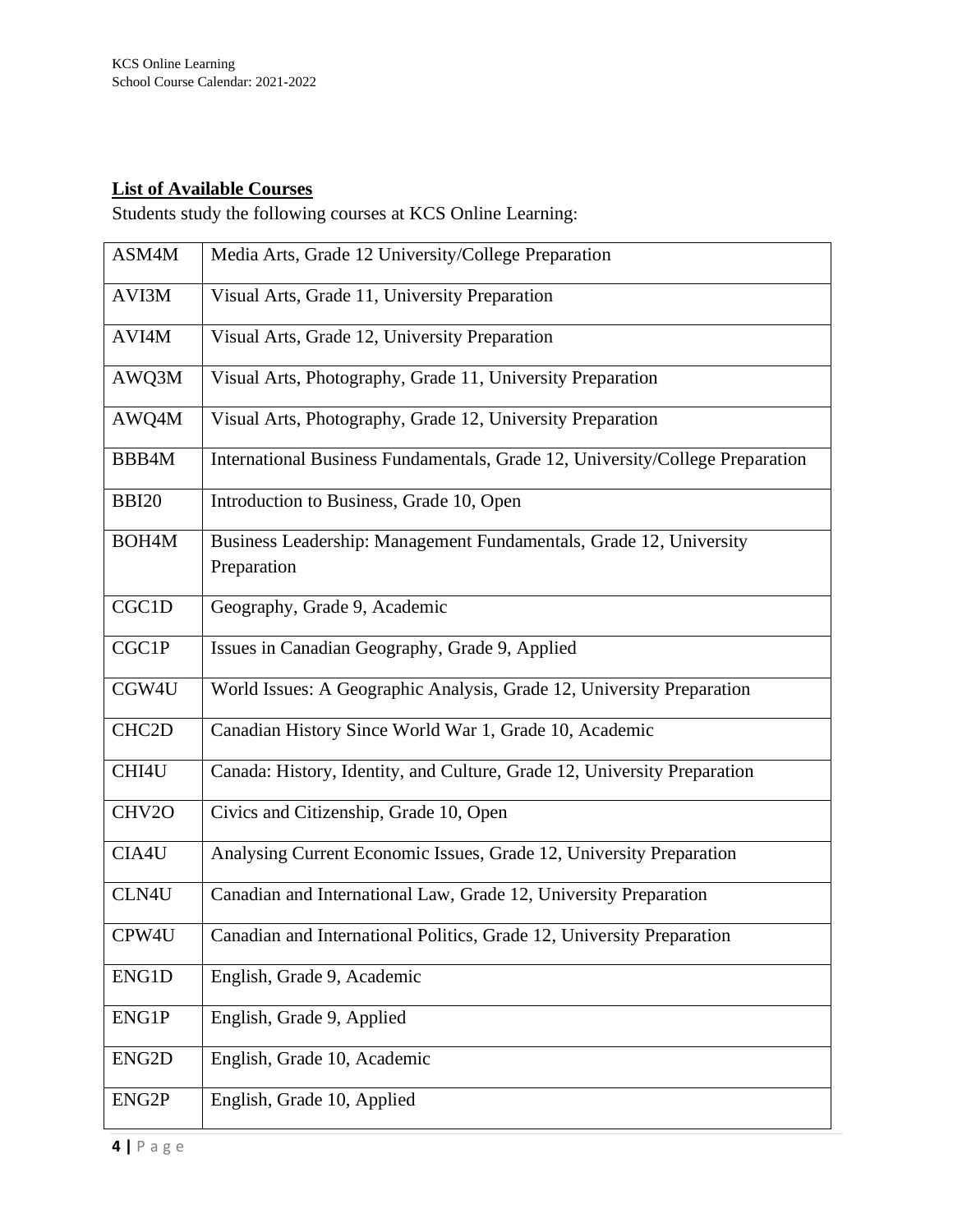| ENG3C        | English, Grade 11, College Preparation                                                       |
|--------------|----------------------------------------------------------------------------------------------|
| ENG3U        | English, Grade 11, University Preparation                                                    |
| ENG4C        | English, Grade 12, College Preparation                                                       |
| ENG4U        | English, Grade 12, University Preparation                                                    |
| <b>ESLAO</b> | English as a Second Language ESL Level 1                                                     |
| <b>ESLBO</b> | English as a Second Language ESL Level 2                                                     |
| <b>ESLCO</b> | English as a Second Language ESL Level 3                                                     |
| <b>ESLDO</b> | English as a Second Language ESL Level 4                                                     |
| <b>ESLEO</b> | English as a Second Language ESL Level 5                                                     |
| ETS3M        | Canadian Literature, Grade 11, University/College Preparation                                |
| ETS4U        | Studies in Literature, Grade 12, University Preparation                                      |
| EWC4U        | The Writer's Craft, Grade 12, University Preparation                                         |
| GLC2O        | Career Studies, Grade 10, Open                                                               |
| GLS1O        | Learning Strategies 1: Skills for Success in Secondary School, Grade 9, Open                 |
| HFA4U        | Nutrition and Health, Grade 12, University Preparation                                       |
| HSB4U        | Challenge and Change in Society, Grade 12, University Preparation                            |
| HSP3U        | Introduction to Anthropology, Psychology, and Sociology, Grade 11, University<br>Preparation |
| ICS3U        | Introduction to Computer Science, Grade 11, University Preparation                           |
| ICS4U        | Computer Science, Grade 12, University Preparation                                           |
| <b>LKMDU</b> | International Languages, Mandarin, Level Three, University Preparation                       |
| MCR3U        | Functions, Grade 11, University Preparation                                                  |
| MCV4U        | Calculus and Vectors, Grade 12, University Preparation                                       |
| MDM4U        | Mathematics of Data Management, Grade 12, University Preparation                             |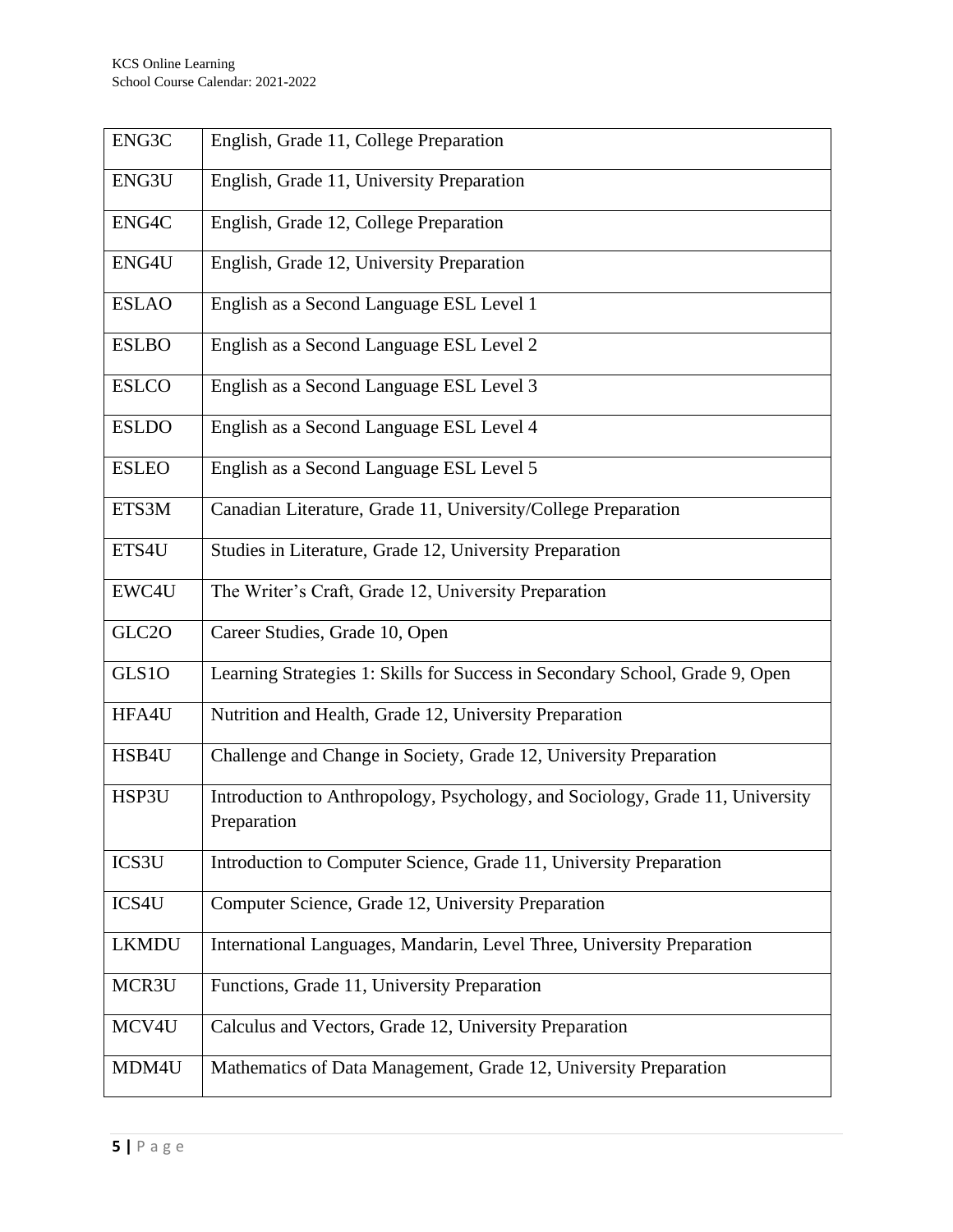| MFM2P              | Foundations of Mathematics, Grade 10, Applied       |
|--------------------|-----------------------------------------------------|
| MHF4U              | Advanced Functions, Grade 12 University Preparation |
| MTH1W              | Mathematics, Grade 9                                |
| MPM2D              | Principles of Mathematics, Grade 10, Academic       |
| OLC4O              | Ontario Literacy Course, Grade 12, Open             |
| PPL1O              | Healthy Active Living Education, Grade 9, Open      |
| SBI3U              | Biology, Grade 11, University Preparation           |
| SBI3U              | Biology, Grade 11, University Preparation           |
| SBI4U              | Biology, Grade 12, University Preparation           |
| SCH <sub>3U</sub>  | Chemistry, Grade 11, University Preparation         |
| SCH4U              | Chemistry, Grade 12, University Preparation         |
| SNC1D              | Science, Grade 9, Academic                          |
| SNC <sub>2</sub> D | Science, Grade 10, Academic                         |
| SPH3U              | Physics, Grade 11, University Preparation           |
| SPH4U              | Physics, Grade 12, University Preparation           |

Curriculum documents for all secondary courses can be accessed online at the following URL: <http://edu.gov.on.ca/eng/curriculum/secondary/index.html>

Course outlines for all courses offered at KCS Online Learning are given to students registered in the course and can also be obtained upon request to the principal.

# **Community Involvement**

As part of the Ontario Secondary School Diploma requirements, students must complete a minimum of 40 hours of community involvement activities. The purpose of this activity is to remind students of their community obligations and to encourage them to contribute to society beyond the minimum number of hours required as well as to continue to make a selfless contribution to their community in the future.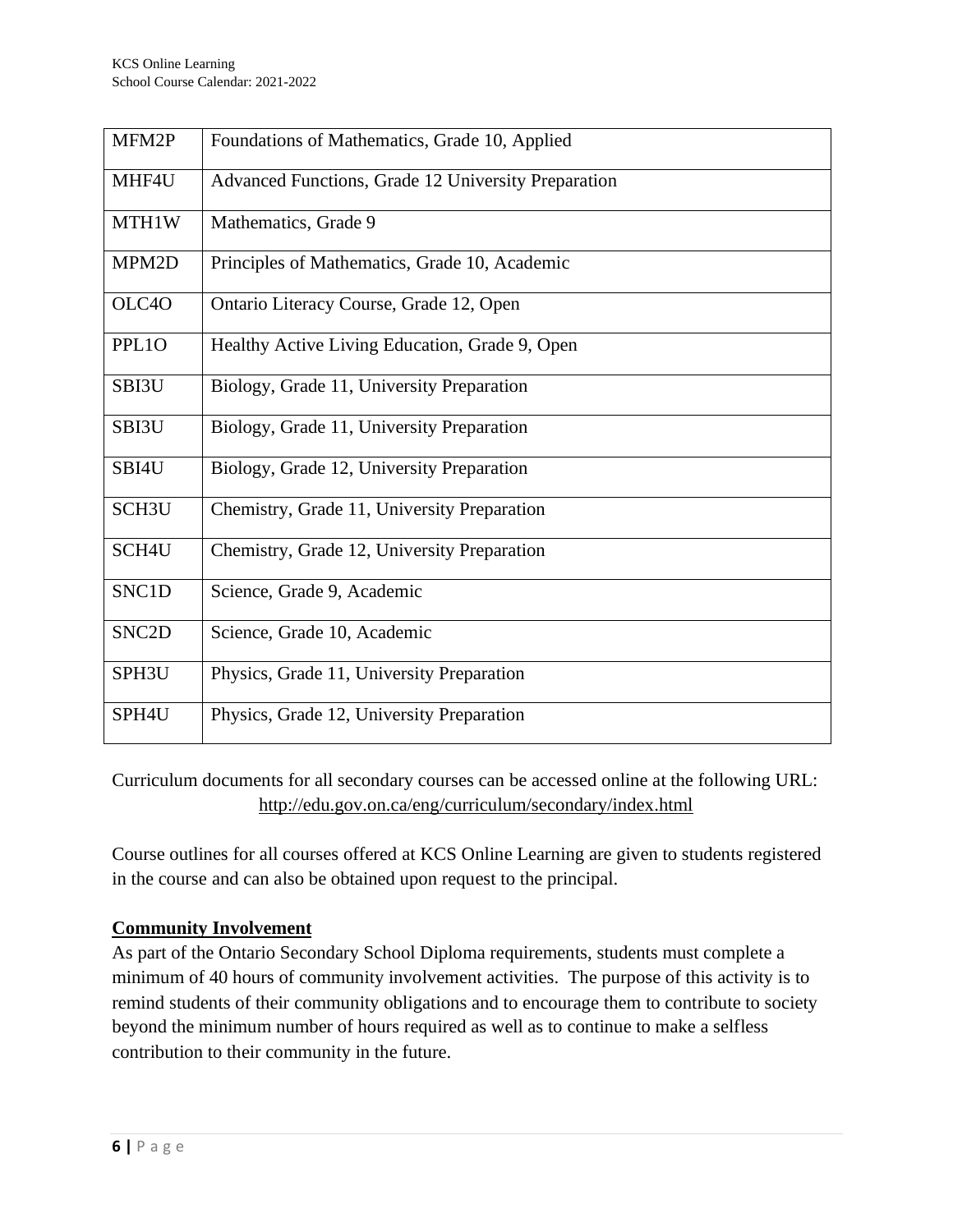Students are responsible for completing the required number of hours on their own time – during lunch hour, after school, on weekends, or during school holidays - and for keeping track of their activities under the guidance of the school principal. Students must choose an activity that is approved by the school such as helping classmates with school work, assisting in sports activities at a community centre, helping senior citizens, involvement in community events, volunteering at a hospital or in the community.

Student activities are not to displace workers or to be during scheduled classroom time. Grade 8 students are allowed to start their volunteer hours when they complete their Grade 8 academic studies.

# **Approved Activities:**

Students can seek opportunities in the community by offering assistance to service clubs, community groups, charities, conservation groups, health agencies and others. For example:

- Fundraising (not-for-profit organizations)
- Community sports coaching
- Helping to organize community events
- Participating in environmental projects
- Assisting Seniors
- Participating on committees
- Participating on community project
- any activity where you are paid
- Co-operative education experiences
- any required activities of a course or program
- playing on a school or recreational sports team
- activities which are regular family responsibilities
- court-ordered community service programs
- alternative measures program
- any diversionary program that uses community service
- any activity unsafe, unsupervised environment

#### **Ineligible Activities:**

- any activity where you are paid
- Co-operative education experiences
- any required activities of a course or program
- playing on a school or recreational sports team
- activities which are regular family responsibilities
- court-ordered community service programs
- alternative measures program
- any diversionary program that uses community service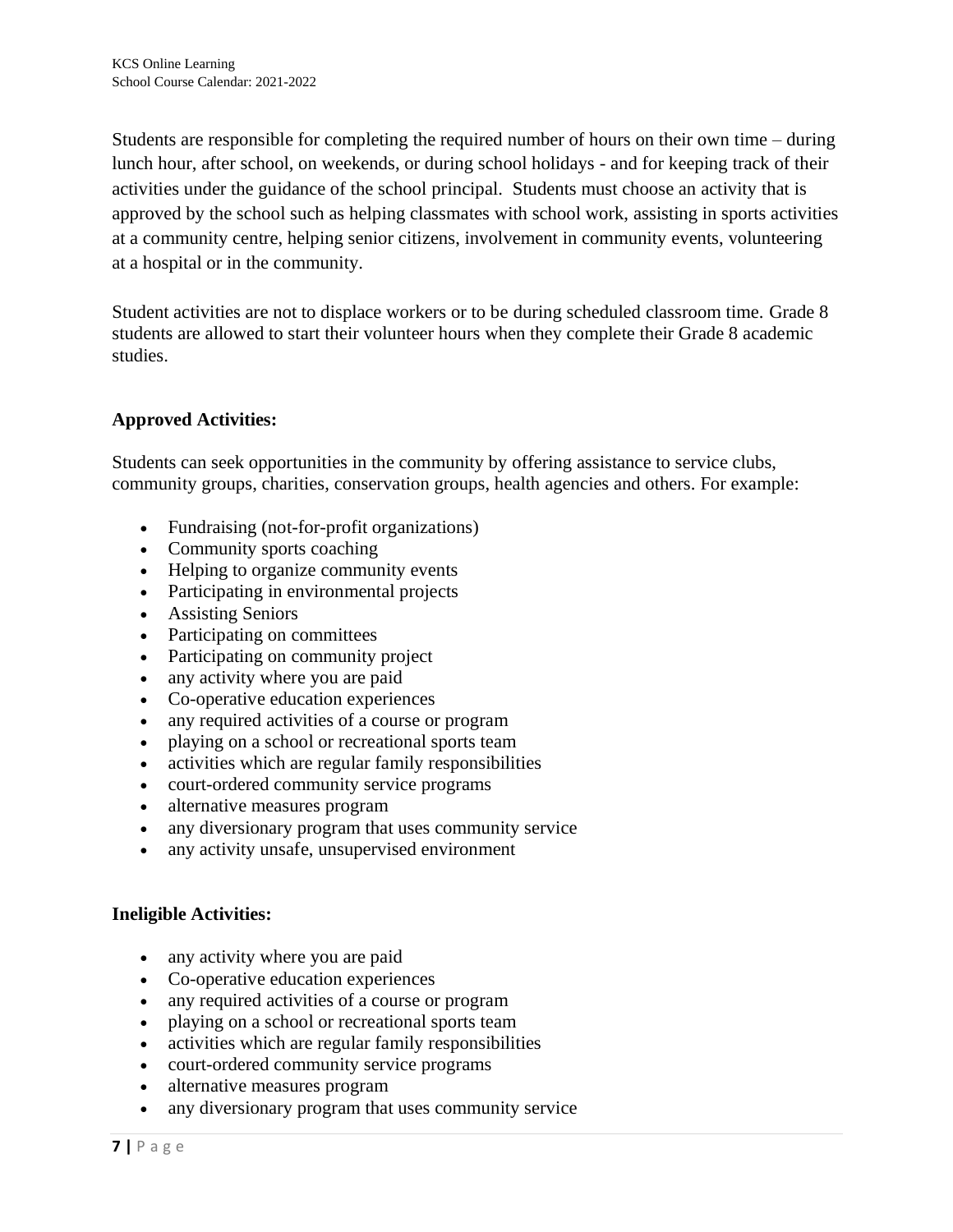• any activity in an unsafe, unsupervised environment

#### **The Secondary School Literacy Graduation Requirement**

Students must pass the Ontario Secondary School Literacy Test, which is administered annually in March. Passing the test is a requirement of the OSSD. Students who do not pass may take the Ontario Secondary School Literacy Course (OSSLC). The school principal has the discretion to allow a student to enroll in the OSSLC before he or she has had a second opportunity to take the OSSLT, if the principal determines that it is in the best educational interests of the student. Students who pass the course are considered to have met the literacy graduation requirement. The literacy requirements are in the best interest of the students. The result is recorded on the student transcript.

In the case of accommodations, special provisions, deferrals and exemptions, the principal will contact the EQAO directly to apply for them if the need arises.

#### **Accommodations**

The accommodations provided for students writing the OSSLT are in the categories of:

- Setting
- Time
- Presentation Format (formats for administration of test)
- Response Format (permitted formats for student responses)
- Audio Recording of Responses
- Verbatim Scribing of responses
- Video Recording of Responses (reading only)

A complete description of the above categories is found in the school's policy and procedure manual.

#### **Deferrals**

The student who is working toward an OSSD but will not participate in the test, because:

- The student is an English language learner and has not yet acquired a level of proficiency in English sufficient to participate;
- The student has been identified as exceptional by an Identification, Placement and Review Committee and would not be able to participate in the test even if all accommodations were provided;
- The student has not yet acquired the reading and writing skills appropriate for Grade 9 or
- The student has a temporary condition owing to illness or injury (e.g., a broken arm) or is new to the school, and appropriate accommodations cannot be provided.

To make a deferral decision it must be done:

- prior to the test;
- for each student individually and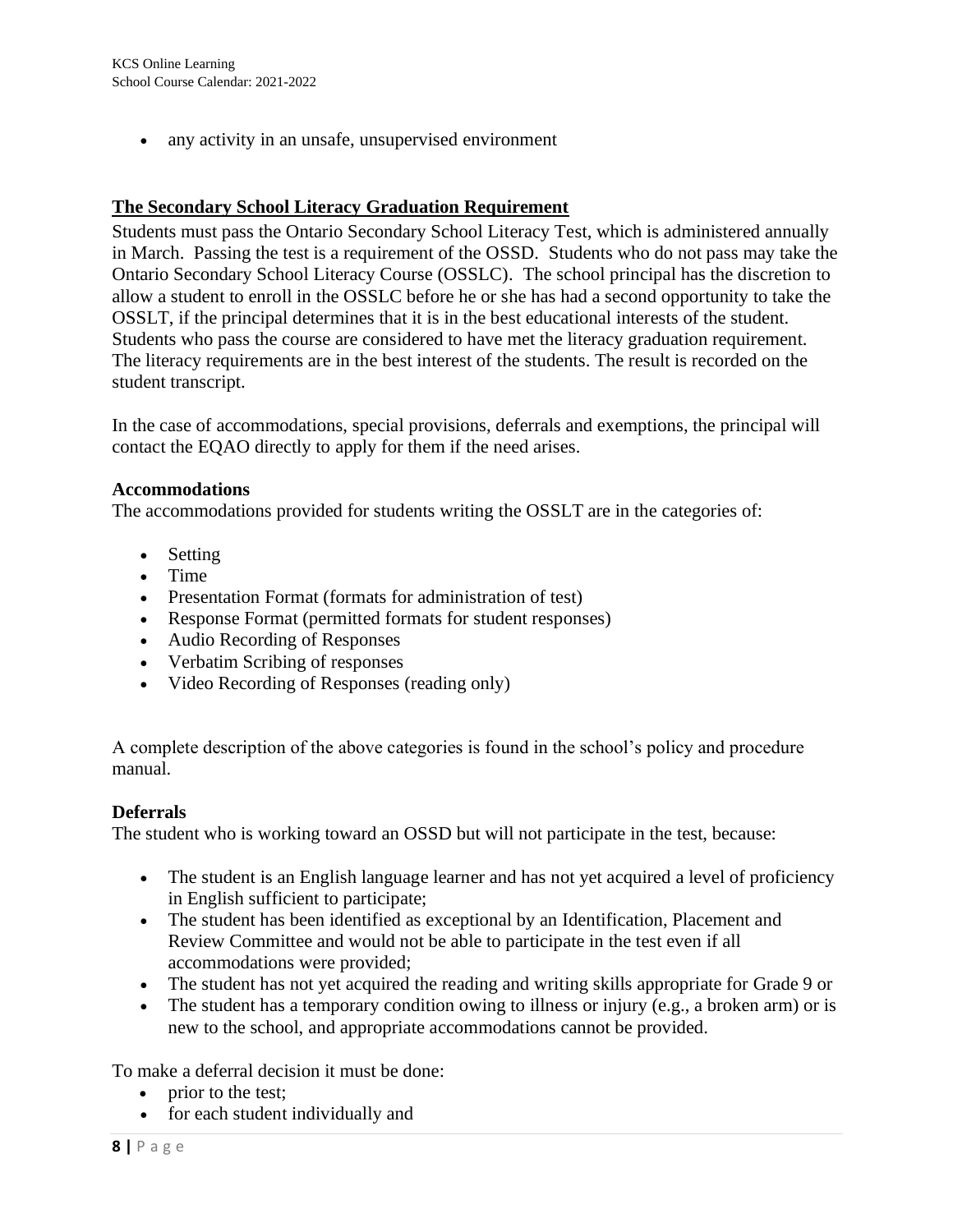• in consultation with the student and parents or guardians or the adult student, and with the appropriate teaching staff.

### **Exemption**

The student is not working toward an OSSD (and this is indicated in the IEP). To make an exemption decision must be done:

- prior to the test;
- for each student individually and
- in consultation with the student and parents or guardians or adult student, with the appropriate teaching staff and with the consent of the parents or guardians or adult student.

### **Substitutions for Compulsory Credits**

In order to allow flexibility in designing a student's program and to ensure that all students can qualify for the secondary school diploma, substitutions may be made for a limited number of compulsory courses. These substitution courses must be selected from the course offerings of KCS Online Learning that meet the requirements for compulsory credits. To meet individual students' needs, the principal may replace up to three of these courses (or the equivalent of half courses) with the courses that meet the compulsory credit requirements. Each substitution will be noted on the student's Ontario Student Transcript.

#### **Prerequisite Courses**

A prerequisite course is identified by the Ministry of Education guidelines as being essential preparation for a particular course that follows. At KCS Online Learning, students must complete the prerequisite identified for the course they wish to register for. A proof of prerequisite completion is mandatory prior to course registration.

#### **Waiving Prerequisites**

If a student requests that a prerequisite be waived, the principal will determine whether or not the prerequisite should be waived. The principal may also initiate consideration of whether a prerequisite should be waived. The principal will make their decision in consultation with the parent and appropriate school staff. The principal's decision is final and there is no further avenue of appeal. As part of the consideration of whether or not the prerequisite may be waived, the student may be asked to take a special test or examination.

# **Credit System and Courses**

# **The Credit System**

A credit is granted in recognition of the successful completion of a course that has been scheduled for a minimum of 110 hours of classroom instruction with the student achieving a mark of 50% or higher. Credits are granted to students by the school principal, on behalf of the Minister of Education.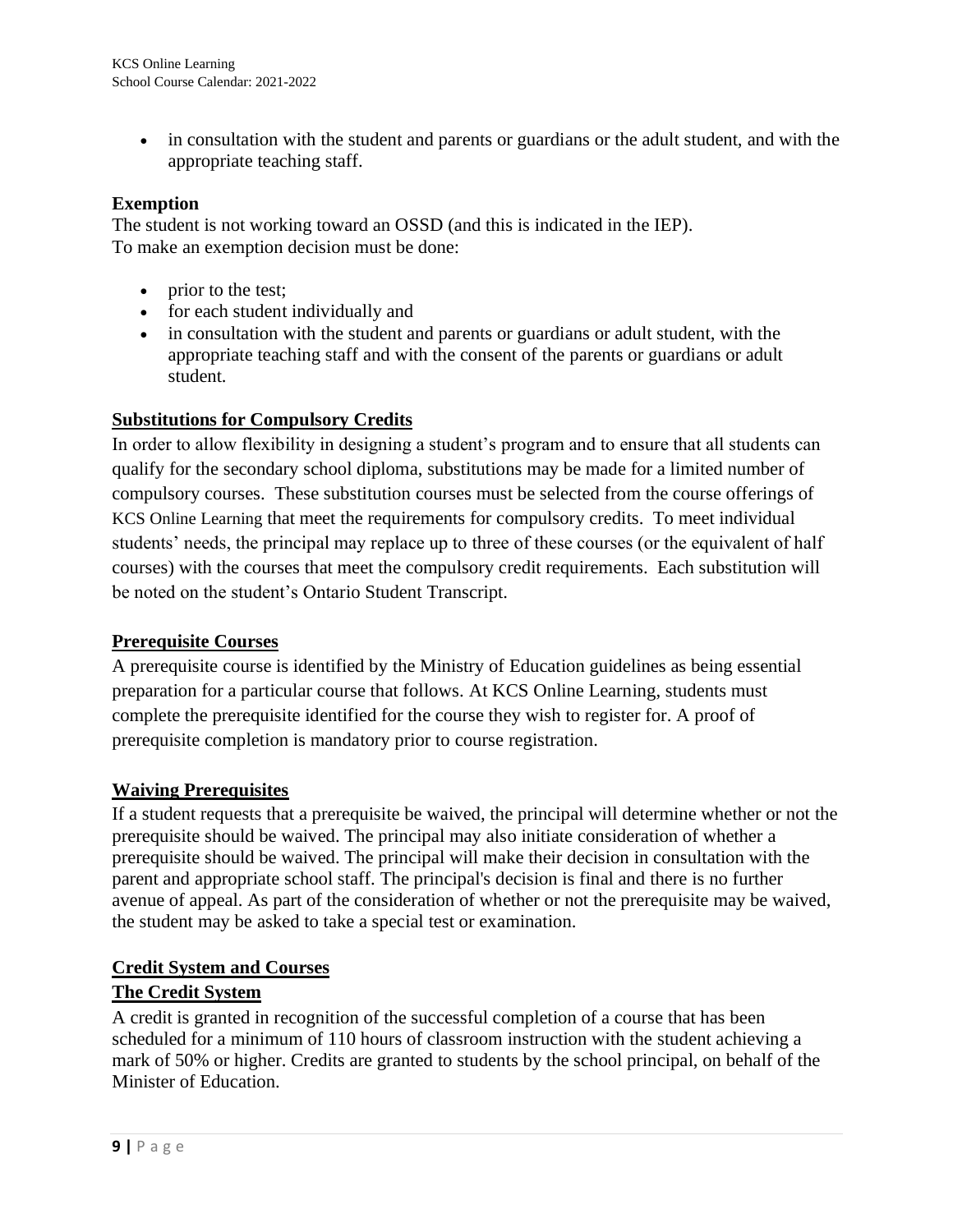### **Types of Courses**

Ontario credit courses have a common course code system: e.g. ENG4U, BBB4M

1. The first 3 characters represent the course name: e.g. ENG = English, BBB=Introduction to International Business.

2. The 4th Character indicates the grade or language level: e.g. 1=Grade 9; 2=Grade 10; A=Level 3. The last character indicates the course type: e.g. C= College; D= Academic; M= College or University; U= University.

### Grade 9 and 10 Courses

The following three types of courses are offered in Grades 9 and 10:

-Academic courses develop students' knowledge and skills through the study of theory and abstract problems. These courses focus on the essential concepts of a subject and explore related concepts as well. They incorporate practical applications as appropriate.

-Applied courses focus on the essential concepts of a subject and develop students' knowledge and skills through practical applications and concrete examples. Familiar situations are used to illustrate ideas, and students are given more opportunities to experience hands-on applications of the concepts and theories they study.

- Open courses, which comprise a set of expectations that are appropriate for all students, are designed to broaden students' knowledge and skills in subjects that reflect their interests and prepare them for active and rewarding participation in society. They are not designed with the specific requirements of university, college, or the workplace in mind.

The following five types of courses are offered in Grades 11 and 12:

- College preparation courses are designed to equip students with the knowledge and skills they need to meet the entrance requirements for most college programs or for admission to specific apprenticeship or other training programs.

- University preparation courses are designed to equip students with the knowledge and skills they need to meet the entrance requirements for university programs.

- University/college preparation courses are designed to equip students with the knowledge and skills they need to meet the entrance requirements for specific programs offered at universities and colleges.

- Workplace preparation courses are designed to equip students with the knowledge and skills they need to meet the expectations of employers, if they plan to enter the workforce directly after graduation, or the requirements for admission to certain apprenticeship or other training programs.

- Open courses, which comprise a set of expectations that are appropriate for all students, are designed to broaden students' knowledge and skills in subjects that reflect their interests and prepare them for active and rewarding participation in society. They are not designed with the specific requirements of university, college, or the workplace in mind.

# **Changing Course Types**

When students decide to embark on a new pathway, they may find that they have not completed all of the prerequisite courses they need. A student may enrol in a different type of course in a given subject in Grade 10 than the type he or she completed in Grade 9, although doing so may require additional preparation, as recommended by the principal. In the case of mathematics, however, the sole prerequisite for the Grade 10 academic mathematics course is the Grade 9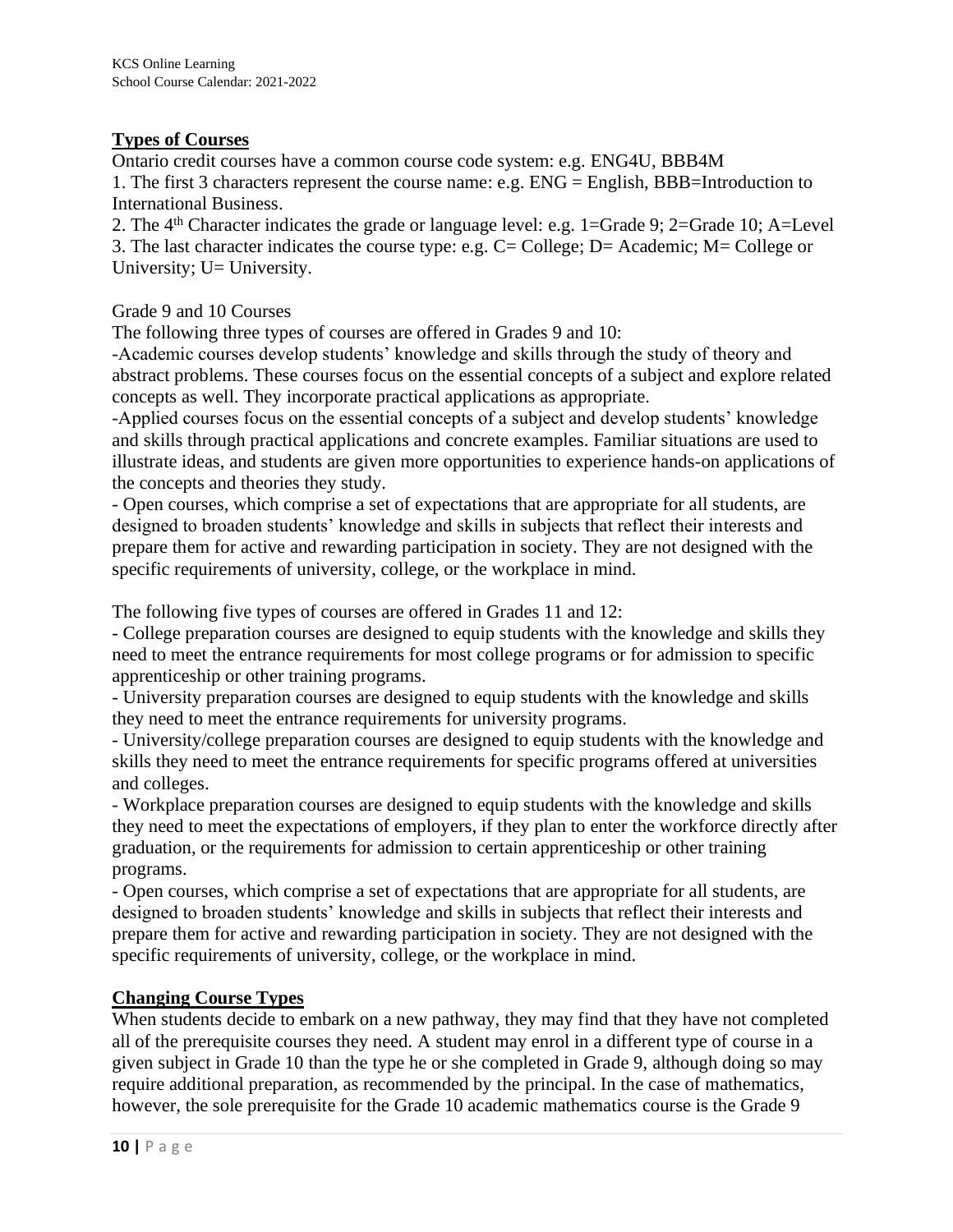academic mathematics course, so a student who is planning to move from the Grade 9 applied mathematics course to the Grade 10 academic mathematics course must take either the designated transfer course or the Grade 9 academic mathematics course.

In Grades 10 to 12, a student may change to a different type of course in a given subject provided that the student has taken any course specified as a prerequisite for that course. If the student has not done so, he or she may take one of the specified prerequisite courses through summer school, night school, e-learning, the Independent Learning Centre, or independent study.

If the principal believes that a student can be successful in a particular course without having taken the specified prerequisite course, he may waive the prerequisite.

### **Cooperative Education**

KCS Online Learning may provide students with the opportunity to extend their knowledge through cooperative education programs. Cooperative education may be the culmination of a series of experiential learning opportunities that include job shadowing, job twinning, and work experience.

A cooperative education course is based on a related course (or courses) from an Ontario curriculum policy document in which the student is enrolled or which he or she has successfully completed. The cooperative education course and the related course (or courses) together constitute a student's cooperative education program, designed to suit the student's strengths, interests, and needs and to enhance the student's preparation for the future.

Cooperative education courses include a classroom component, comprising pre-placement and integration activities, and a placement component.

The cooperative education teacher will develop the student PPLP.

Cooperative education will not be provided during the 2021-2022 Academic year.

#### **Remedial Programs**

When necessary, the school will provide its students with tutoring services (online or on-site).

For the purpose of remediation, the principal may decide to add instructional hours to a course, in addition to the mandated 110 hours of instruction.

KCS Online Learning operates a summer school during the months of July and August. Students who would like to repeat courses or upgrade marks may attend the school during this time. All summer school courses must not begin before July 1<sup>st</sup> and be completed by no later than August  $31<sup>st</sup>$  of the same year.

### **Achievement Curriculum Expectations**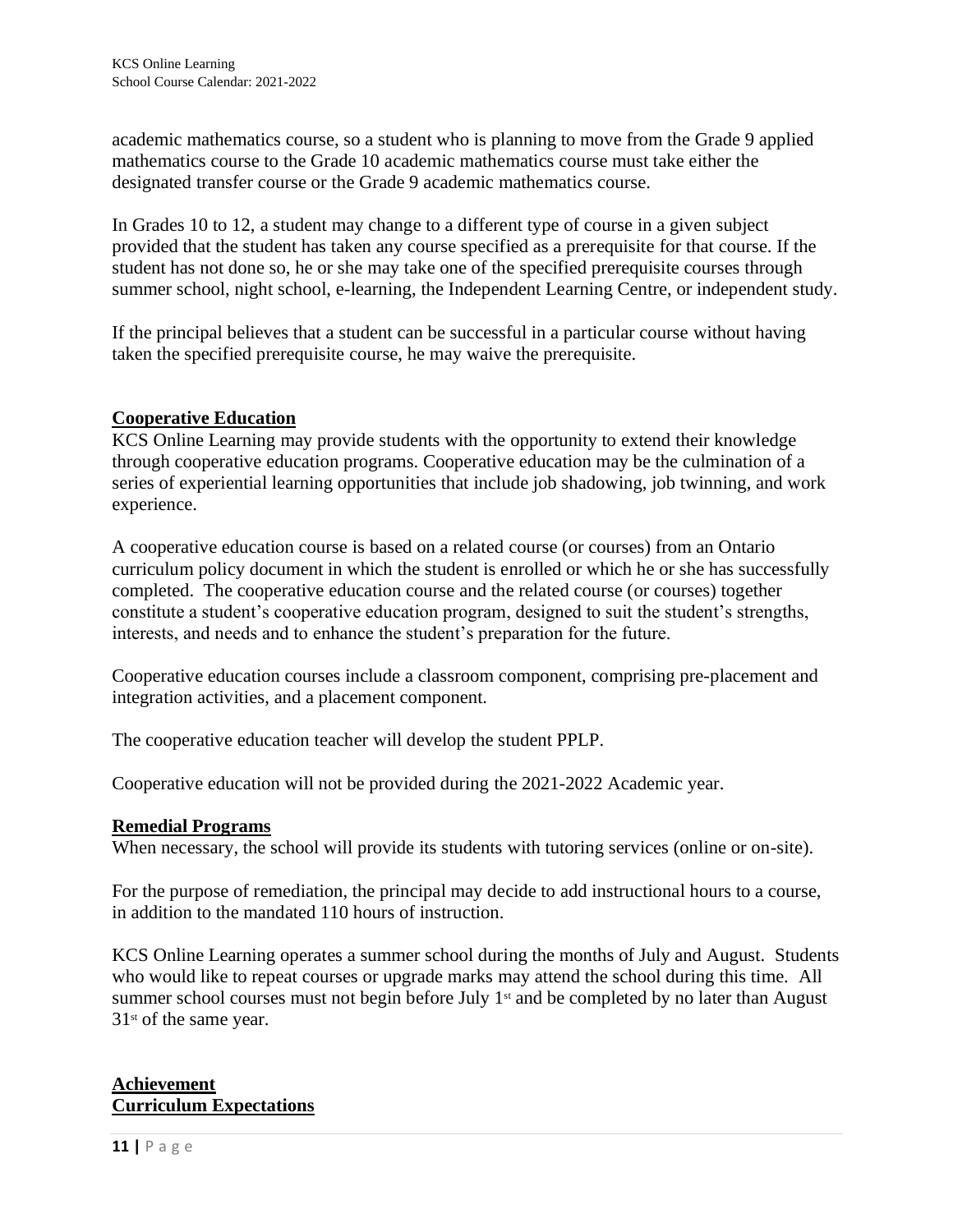The expectations, or content standards identified for each course describe the knowledge and skills that students are expected to develop and demonstrate in their class work, on assessments, and in various other activities on which their achievement is assessed and evaluated. Two sets of expectations are listed for each strand (or broad curriculum area) of every course – overall expectations and specific expectations. The *overall expectations* describe in general terms the knowledge and skills that students are expected to demonstrate by the end of each course. The *specific expectations* describe the expected knowledge and skills in greater detail. Taken together, the overall and specific expectations represent the mandated curriculum.

### **Assessment and Evaluation of Student Achievement**

The primary purpose of assessment and evaluation is to improve student learning. Assessment is the process of gathering information from a variety of sources (student products such as assignments and tests, observations of student performance, and conversations with students) that accurately reflects how well a student is achieving the curriculum expectations. Evaluation is the process of judging the quality of a student's work on the basis of established achievement criteria, or performance standards and assigning a level of achievement to represent that quality.

Assessment and evaluation will be based on the content standards and the performance standards outlined in this document and in the curriculum policy document for each discipline.

All curriculum expectations must be accounted for in instruction, but evaluation focuses on students' achievement of the overall expectations. A student's achievement of the overall expectations is evaluated on the basis of his or her achievement of related specific expectations. The overall expectations are broad in nature, and the specific expectations define the particular content or scope of the knowledge and skills referred to in the overall expectations. Teachers will use their professional judgement to determine which specific expectations should be used to evaluate achievement of the overall expectations, and which ones will be covered in instruction and assessment but not necessarily evaluated.

*Growing Success: Assessment, Evaluation, and Reporting in Ontario Schools outlines the* policies and practices for the assessment, evaluation, and reporting of the achievement of curriculum expectations and the development of learning skills and work habits for all students in Grades 1 to 12 in Ontario schools. The policy is based on seven fundamental principles designed to ensure that assessment, evaluation, and reporting practices and procedures:

- *are fair, transparent, and equitable for all students;*
- *support all students, including students with special education needs, those who are learning the language of instruction, and those who are First Nation, Métis, or Inuit;*
- *are carefully planned to relate to the curriculum expectations and learning goals and, as much as possible, to the interests, learning styles and preferences, needs, and experiences of all students;*
- *are communicated clearly to students and parents at the beginning of the school year or course and at other appropriate points throughout the school year or course;*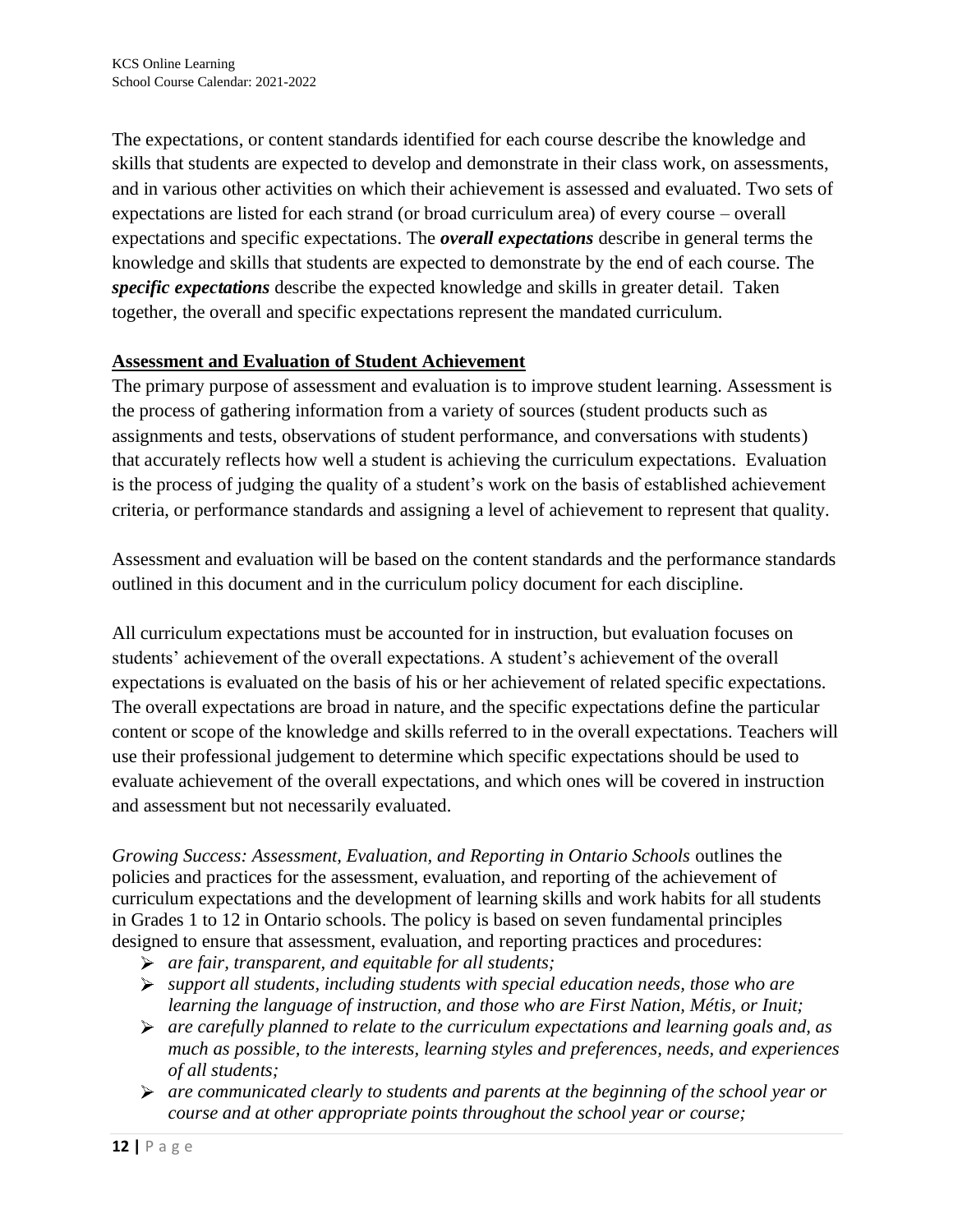- *are ongoing, varied in nature, and administered over a period of time to provide multiple opportunities for students to demonstrate the full range of their learning;*
- *provide ongoing descriptive feedback that is clear, specific, meaningful, and timely to support improved learning and achievement;*
- *develop students' self-assessment skills to enable them to assess their own learning, set specific goals, and plan next steps for their learning.*

Evaluation is based on gathering evidence of student achievement through:

- $\triangleright$  Products
- $\triangleright$  Observations
- $\triangleright$  Conversations

**Assessment** *for* **Learning** - we provide feedback and coaching

Assessment FOR Learning is the process of seeking and interpreting evidence for the use of learners and their teachers to decide where the learners are in their learning, where they need to go, and how best to go there.

**Assessment** *as* **Learning** - we help students monitor progress, set goals, reflect on their learning Assessment AS Learning is the process of the explicit fostering of students' capacity over time to be their own best assessors, but teachers need to start by presenting and modelling external, structured opportunities for students to assess themselves.

**Assessment** *of* **Learning** – we use assessments as ways of providing evaluative statements about the level of achievement of students

Assessment OF Learning is the assessment that becomes public and results in statements of symbols (marks/grades/levels of achievement) about how well students are learning. It often contributes to pivotal decisions that will affect students' future.

# **Performance Standards**

Levels or degrees of achievement are organized into broad learning categories. These include communication, knowledge/understanding, application and thinking. While they are broad in scope and general in nature, the achievement levels serve as a guide for gathering information and act as a framework used to assess and evaluate each student's achievement. As such, they enable teachers to make consistent judgments about the quality of work and provide clear and specific information about their achievement to students and their parents.

A final grade is recorded for every course and a credit is granted and recorded for every course in which the student's grade is 50% or higher. The final grade in the form of a percentage grade for each course will be determined as follows:

 $\triangleright$  Seventy per cent of the grade will be based on evaluations conducted throughout the course. This portion of the grade should reflect the student's most consistent level of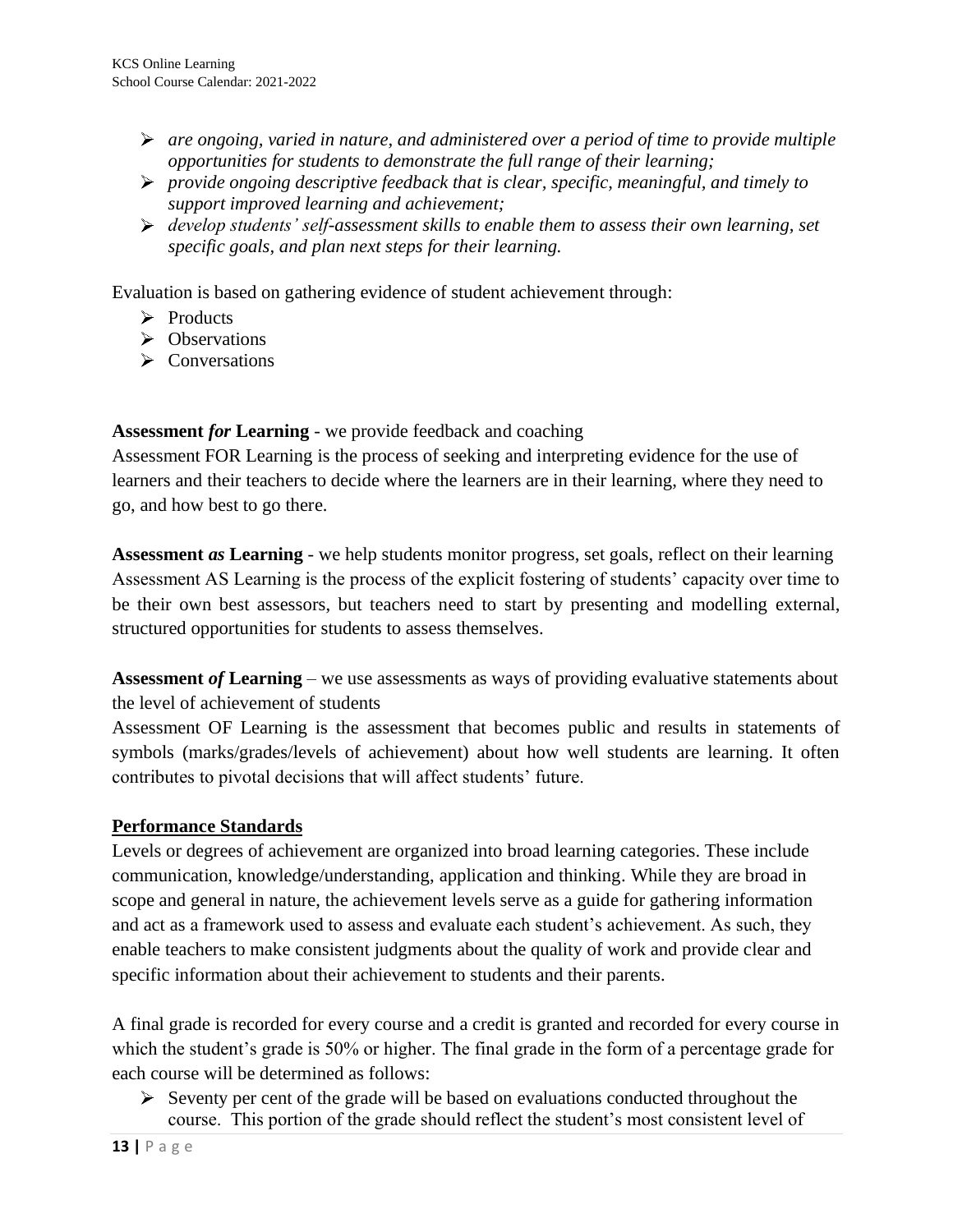achievement throughout the course, although special consideration should be given to more recent evidence of achievement.

 $\triangleright$  Thirty per cent of the grade will be based on a final evaluation in the form of an examination, performance, essay, culminating activity and/or other method of evaluation suitable to the course content and administered towards the end of the course.

The achievement chart identifies four categories of knowledge and skills. It is a standard province-wide guide to be used by teachers. It enables teachers to make judgements about student work that are based on clear performance standards and on a body of evidence collected over time. The purpose of the achievement chart is to:

- $\triangleright$  Provide a common framework that encompasses all curriculum expectations for
- $\triangleright$  All courses outlined in this document;
- $\triangleright$  Guide the development of quality assessment tasks and tools (including rubrics);
- $\blacktriangleright$  Help teachers to plan instruction for learning:
- $\triangleright$  Assist teachers in providing meaningful feedback to students;
- Provide various categories and criteria with which to assess and evaluate students' learning.

### **Categories of Knowledge and Skills**

The categories, defined by clear criteria, represent four broad areas of knowledge and skills within which the subject expectations for any given course are organized. The four categories should be considered as interrelated, reflecting the wholeness and interconnectedness of learning. The categories of knowledge and skills are: Knowledge and Understanding, Thinking, Communication, and Application.

Teachers will ensure that student work is assessed and/or evaluated in a balanced manner with respect to the four categories, and that achievement of particular expectations is considered within the appropriate categories.

The categories of knowledge and skills are described in *Growing Success: Assessment, Evaluation, and Reporting in Ontario Schools,* as follows:

| Knowledge and | Subject-specific content acquired in each grade/course (knowledge), and |
|---------------|-------------------------------------------------------------------------|
| Understanding | the comprehension of its meaning and significance (understanding).      |
| Thinking      | The use of critical and creative thinking skills and/or processes       |
| Communication | The conveying of meaning through various text forms.                    |
| Application   | The use of knowledge and skills to make connections within and          |
|               | between various contexts.                                               |

# **Report Cards**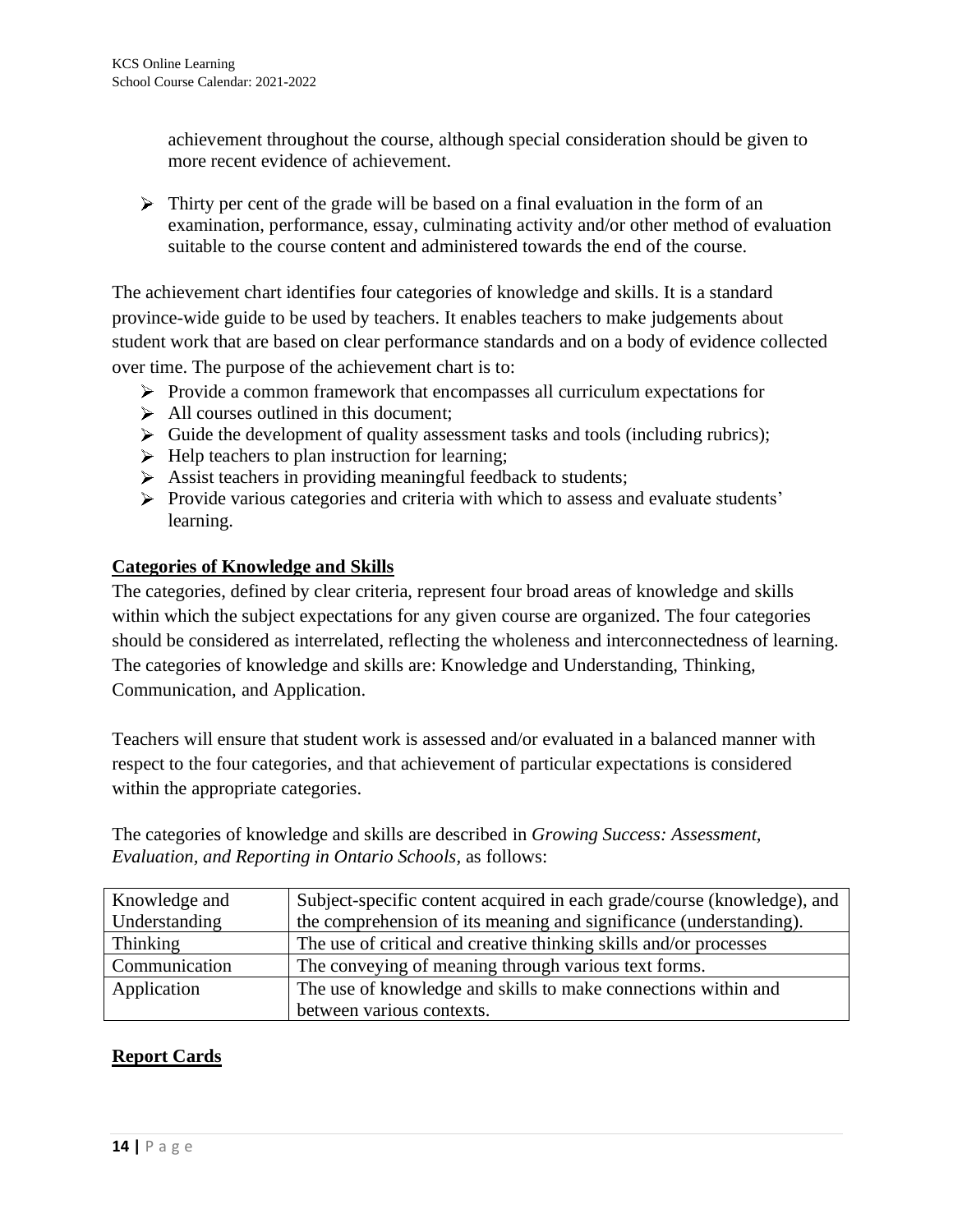At the end of each course a Report Card will be given to the student with the percentage final grade achieved, credit earned, attendance details and a record of the learning skills demonstrated by the student.

Semestered schools are required to provide formal written reports to parents two times per semester. Non-semestered schools are required to provide formal written reports to parents three times a year. The first report must be issued during the fall. Schools that offer a combination of semestered and non-semestered courses should develop a combined reporting schedule that provides for two written reports for semestered courses and three written reports for nonsemestered courses.

Report cards will include evaluation of students' Learning Skills and Work habits as follows:

| <b>Responsibility</b>                                                                                                                                                                                                                                                     | Organization                                                                                                                                                                                                                                                                                                                                                                                                                                                                                   |
|---------------------------------------------------------------------------------------------------------------------------------------------------------------------------------------------------------------------------------------------------------------------------|------------------------------------------------------------------------------------------------------------------------------------------------------------------------------------------------------------------------------------------------------------------------------------------------------------------------------------------------------------------------------------------------------------------------------------------------------------------------------------------------|
| Fulfils responsibilities and commitments<br>$\bullet$<br>within the learning environment.<br>Completes and submits class work,<br>$\bullet$<br>homework, and assignments according to<br>agreed-upon timelines.<br>Takes responsibility for and manages own<br>behaviour. | Devises and follows a plan and process for<br>$\bullet$<br>completing work and tasks.<br>Establishes priorities and manages time to<br>$\bullet$<br>complete tasks and achieve goals.<br>Identifies, gathers, evaluates, and uses<br>information, technology, and resources to<br>complete tasks.                                                                                                                                                                                              |
| <b>Independent Work</b>                                                                                                                                                                                                                                                   | Collaboration                                                                                                                                                                                                                                                                                                                                                                                                                                                                                  |
| Independently monitors, assesses, and<br>$\bullet$<br>revises plans to complete tasks and meet<br>goals.<br>Uses class time appropriately to complete<br>tasks.<br>Follows instructions with minimal<br>supervision.                                                      | Accepts various roles and an equitable<br>$\bullet$<br>share of work in a group.<br>Responds positively to the ideas, opinions,<br>values, and traditions of others.<br>Builds healthy peer-to-peer relationships<br>through personal and media-assisted<br>interactions.<br>Works with others to resolve conflicts and<br>build consensus to achieve group goals.<br>Shares information, resources, and<br>expertise, and promotes critical thinking to<br>solve problems and make decisions. |
| <b>Initiative</b>                                                                                                                                                                                                                                                         | <b>Self-Regulation</b>                                                                                                                                                                                                                                                                                                                                                                                                                                                                         |
| Looks for and acts on new ideas and<br>$\bullet$<br>opportunities for learning.<br>Demonstrates the capacity for innovation<br>and a willingness to take risks                                                                                                            | Sets own individual goals and monitors<br>$\bullet$<br>progress towards achieving them.<br>Seeks clarification or assistance when<br>needed.                                                                                                                                                                                                                                                                                                                                                   |

# **Learning Skills and Work Habits**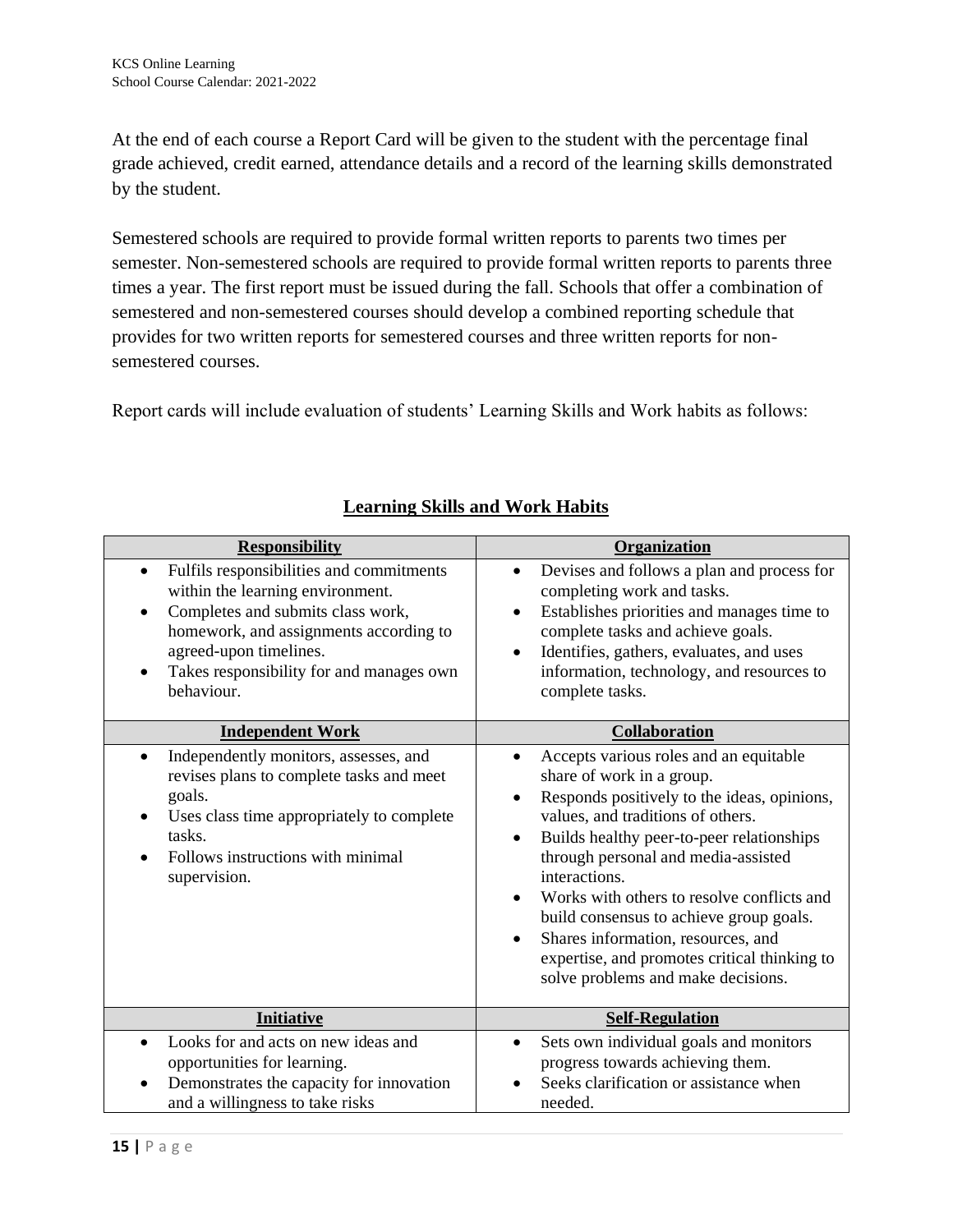| • Demonstrates curiosity and interest in<br>learning<br>Approaches new tasks with a positive<br>$\bullet$<br>attitude.<br>$\bullet$<br>the rights of self and others. | Recognizes and advocates appropriately for | achieve goals. | • Assesses and reflects critically on own<br>strengths, needs, and interests.<br>• Identifies learning opportunities, choices,<br>and strategies to meet personal needs and<br>• Perseveres and makes an effort when<br>responding to challenges. |
|-----------------------------------------------------------------------------------------------------------------------------------------------------------------------|--------------------------------------------|----------------|---------------------------------------------------------------------------------------------------------------------------------------------------------------------------------------------------------------------------------------------------|
|                                                                                                                                                                       |                                            |                |                                                                                                                                                                                                                                                   |
|                                                                                                                                                                       |                                            |                | $E - Excellent$ G – Good S – Satisfactory N – Needs Improvement                                                                                                                                                                                   |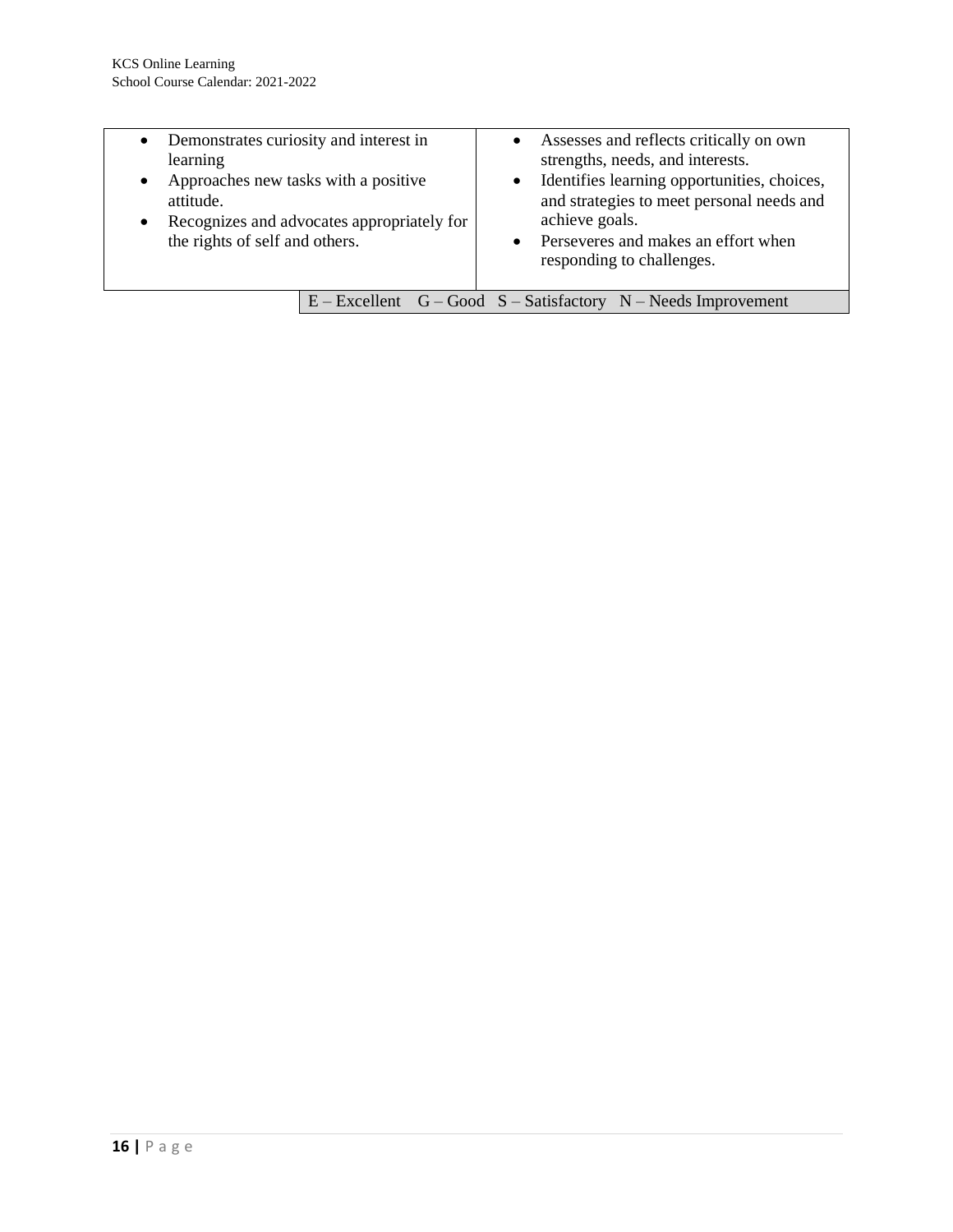| Percentage      | <b>Achievement of the Provincial Curriculum Expectations</b>                              |
|-----------------|-------------------------------------------------------------------------------------------|
| <b>Mark</b>     |                                                                                           |
| 80-100          | The student has demonstrated the required knowledge and skills with a high degree of      |
|                 | effectiveness.                                                                            |
|                 | Achievement surpasses the provincial standard. (Level 4)                                  |
| 70-79           | The student has demonstrated the required knowledge and skills with considerable          |
|                 | effectiveness.                                                                            |
|                 | Achievement meets the provincial standard. (Level 3)                                      |
| 60-69           | The student has demonstrated the required knowledge and skills with some effectiveness.   |
|                 | Achievement approaches the provincial standard. (Level 2)                                 |
| 50-59           | The student has demonstrated the required knowledge and skills with limited               |
|                 | effectiveness.                                                                            |
|                 | Achievement falls much below the provincial standard. (Level 1)                           |
| <b>Below 50</b> | The student has not demonstrated the required knowledge and skills. Extensive             |
|                 | remediation is required.                                                                  |
| $\mathbf{I}$    | Insufficient evidence to assign a percentage mark (for Grade 9 and Grade 10 courses only) |
| W               | The student has withdrawn from the course.                                                |

# **Prior Learning Assessment and Recognition**

Prior Learning Assessment and Recognition (PLAR) is the formal evaluation and credit-granting process whereby students may obtain credits for prior learning. Prior learning includes the knowledge and skills that students have acquired, in both formal and informal ways, outside an Ontario Secondary School. Students may have their knowledge and skills evaluated against the expectations outlined in provincial curriculum policy documents in order to earn credits towards the secondary school diploma. PLAR Challenge and Equivalency may be granted by the principal according to Ministry guidelines for PLAR, and the school procedure manual.

The PLAR process is developed by the school in compliance with ministry policy involves two components: challenge and equivalency. The challenge process is the process whereby students' prior learning is assessed for the purpose of granting credit for a course developed from a provincial curriculum policy document. The equivalency process involves the assessment of credentials from other jurisdictions.

#### **Recording and Reporting**

#### **Ontario Student Record (OSR)**

The Ontario Student Record (OSR) is the record of a student's educational progress through schools in Ontario. The Education Act requires that the principal of a school collect information "for inclusion in a record in respect of each pupil enrolled in the school and to establish, maintain, retain, transfer and dispose of the record". The act also regulates access to an OSR and states that the OSR is "privileged for the information and use of supervisory officers and the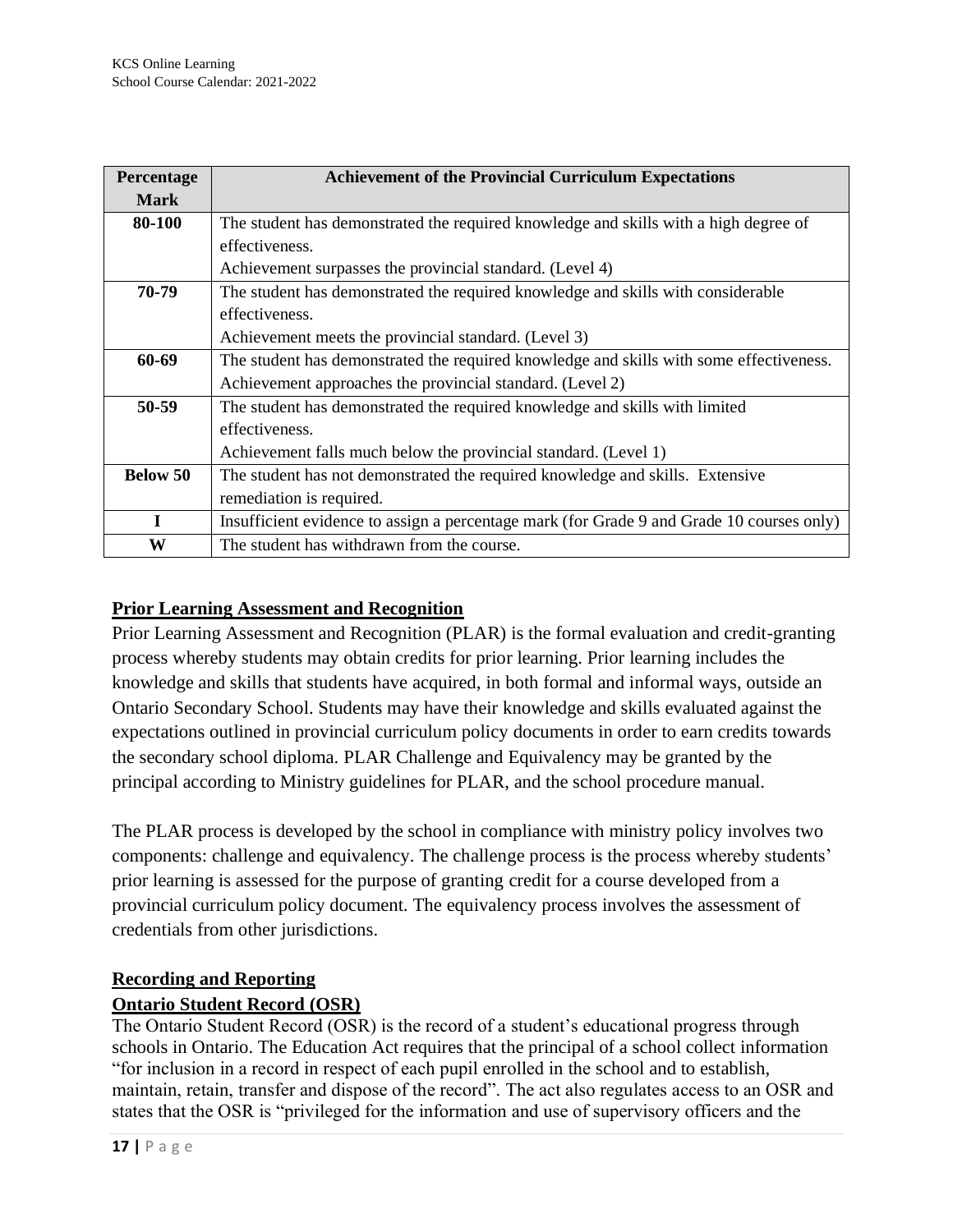principal and teachers of the school for the improvement of instruction" of the student. Each student and the parent(s) of a student who is not an adult (that is, a student who is under the age of eighteen) must be made aware of the purpose and content of, and have access to, all of the information contained in the OSR.

# **Ontario Student Transcript (OST)**

The Ontario Student Transcript (OST) was developed in 1983 to provide an official and consistent record of the Ontario secondary school credit courses successfully completed by a student.

Since the 1999–2000 school year, schools have been required to provide a complete record of students' performance in Grade 11 and 12 courses.1 Under this requirement, both successful and unsuccessful attempts at completing Grade 11 and 12 courses must be recorded on the OST. The OST will include:

- all Grade 9 and 10 courses successfully completed by the student, with percentage grades obtained and credits earned;
- all Grade 11 and 12 courses completed or attempted by the student, with percentage grades obtained and credits earned;
- all equivalent credits granted through the Prior Learning Assessment and Recognition (PLAR) equivalency process under OSS or through the equivalency process under OSIS;
- all Grade 10 courses for which the student successfully challenged for credit through the PLAR challenge process, with percentage grades obtained and credits earned;
- all Grade 11 and 12 courses for which the student successfully or unsuccessfully challenged for credit through the PLAR challenge process, with percentage grades obtained and credits earned;
- identification of compulsory credits, including credits that are substitutions for compulsory credits identified by the ministry as diploma requirements;
- confirmation that the student has completed the forty hours of community involvement;
- confirmation that the student has successfully completed the provincial secondary school literacy requirement.

# **Full Disclosure**

If a student (including a student with an Individual Education Plan) withdraws from a Grade 11 or 12 course within five instructional days following the issue of the first provincial report card in a semestered school or five instructional days following the issue of the second provincial report card in a non-semestered school, the withdrawal is not recorded on the OST. If a student withdraws from a course after five instructional days following the issue of the first provincial report card in a semestered school or five instructional days following the issue of the second provincial report card in a non-semestered school, the withdrawal is recorded on the OST by entering a "W" in the "Credit" column. The student's percentage grade at the time of the withdrawal is recorded in the "Percentage Grade" column.

No entry will be made on the OST if the student withdrew from a Grade 11 or Grade 12 course taken through a credit recovery program prior to submitting or completing the required culminating activity identified in the student's learning plan.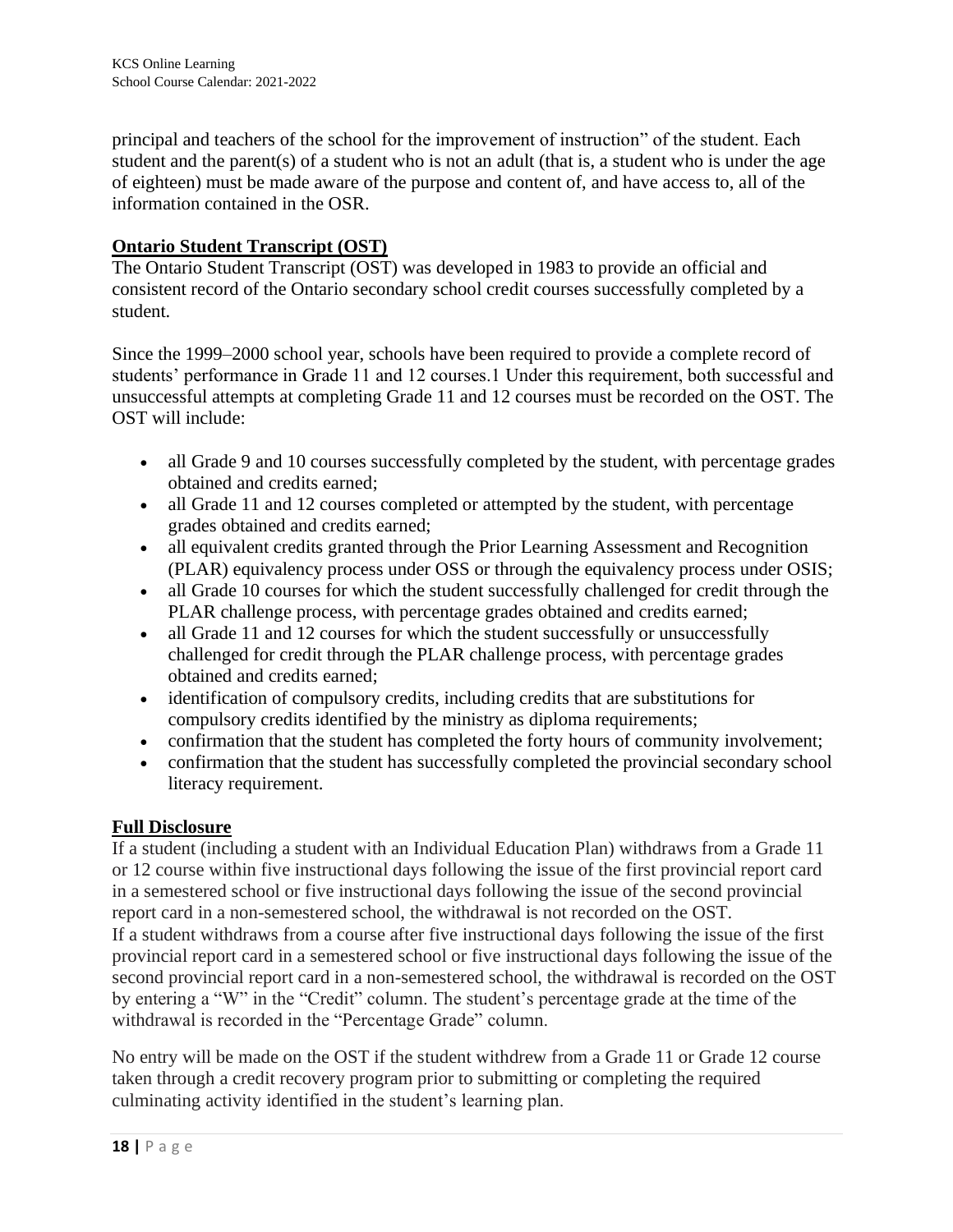### **Reporting Student Achievement to Parents**

Regular progress reports will be provided to the parents of students who are under 18 years of age. Report cards will be provided to parents at the end of each course. Students who are 18 years of age and older will have to give permission to the teachers to communicate with their parents about their academic progress.

Student success is based also on their ability to maintain a high standard when it comes to learning skills and work habits in their regular studies. These are based on 6 established criteria. These are:

- Responsibility: The student is willing to act independently and make decisions without authorization.
- Organization: The student is able to plan, arrange, coordinate, administrate and management the workload.
- Independent Work: The student shows self-governance, self-determination and autonomy when independently completing all tasks.
- Collaboration: The student can effectively work with others to produce or create something.
- Initiative: The student can act to take charge and shows ingenuity, originality and enterprise.
- Self-Regulation: The student has control of oneself and can act independently

#### **School Services**

#### **Computers**

All KCS Online Learning students must have access to reliable computers and internet.

# **Guidance**

Assistance is given to students by helping them to understand their academic strengths and weaknesses, choosing appropriate courses and in making application to post-secondary institutions. The KCS Online Learning principal is also the guidance teacher.

#### **Education and Career Planning Supports**

When students begin at their studies at KCS Online Learning, they review with the principal their educational goals and become familiarized with the learning pathway form to best plan their educational direction. Upon completion of their studies, they will again sit with the principal to prepare a personalized transition plan either for their home-school, or post-secondary directions (university, college or the workplace).

#### **Education Support for Parents**

Parents and students may request a learning pathway form at any time to complete and review with the principal. They may also request to review curriculum documents, course descriptions and prerequisites and discuss their implications with the principal.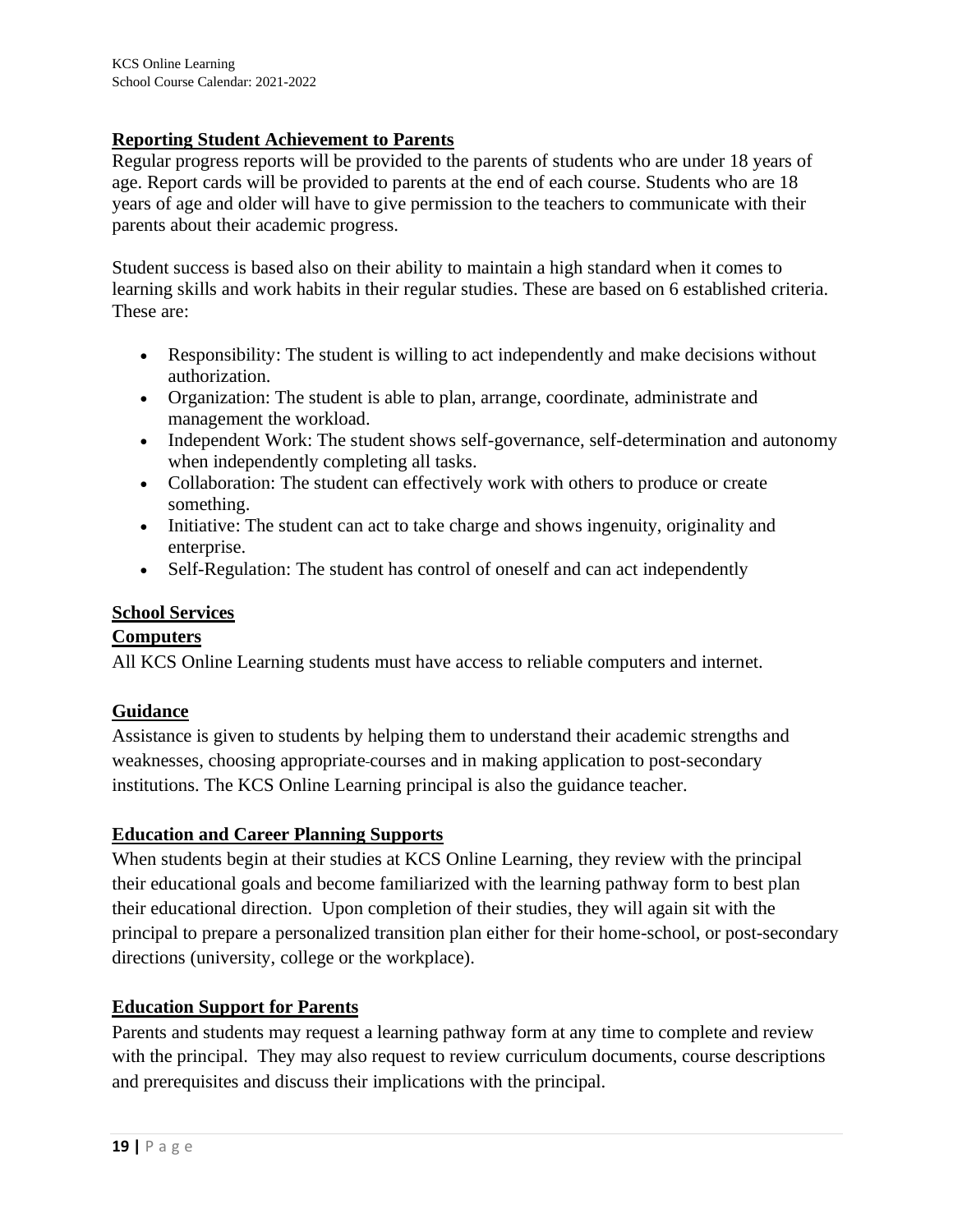### **Student Accommodations and Modifications**

At KCS Online Learning, no modifications are made to any of the courses. Instructional, test and environmental accommodations may be given to students upon recommendation by the educational psychologist associated with our school.

## **English Language Learners**

At KCS Online Learning, teachers provide learning opportunities to enable English language learners to develop a proficiency in English. These opportunities are integrated into the curriculum in all subject areas. Teachers provide instructional programs, which address students' different levels of proficiency in English and help these students adjust to a new linguistic, cultural, and educational environment.

#### **Library and Community Resources**

Students are encouraged to use their local public libraries and their home-school library for their research projects.

# **Student Responsibilities**

### **Guiding Principles**

All members of the school community are to be treated with respect and dignity, especially persons in positions of authority. Responsible citizenship involves appropriate participation in the civic life of the school community. Active and engaged citizens are aware of their rights, but more importantly, they accept responsibility for protecting their rights and the rights of others. Members of the school community are expected to use non-violent means to resolve conflict. Physically aggressive behavior is not a responsible way to interact with others.

The possession, use or threatened use of any object to injure another person endangers the safety of oneself and others. Alcohol and illegal drugs are addictive and present a health hazard. KCS Online Learning will respond strongly to school members who are in possession of, or under the influence of alcohol or illegal drugs. Insults, disrespect, and other hurtful acts disrupt learning and teaching in a school community. Members of the school community have a responsibility to maintain an environment where conflict and difference can be addressed in a manner characterized by respect and civility.

Student's achievements will be periodically reviewed with the student, teacher, and the principal. An action plan will be developed, if necessary, with the student's participation to help enhance the student's success. If the student is under the age of 18, the action plan will also be review with, and signed by the parent.

# **Attendance**

Regular attendance is necessary for success in any learning process. Persistent absenteeism makes it difficult for the student to demonstrate achievement of the curriculum expectations. Attendance will be closely monitored. Persistent absence and lateness may result in withdrawal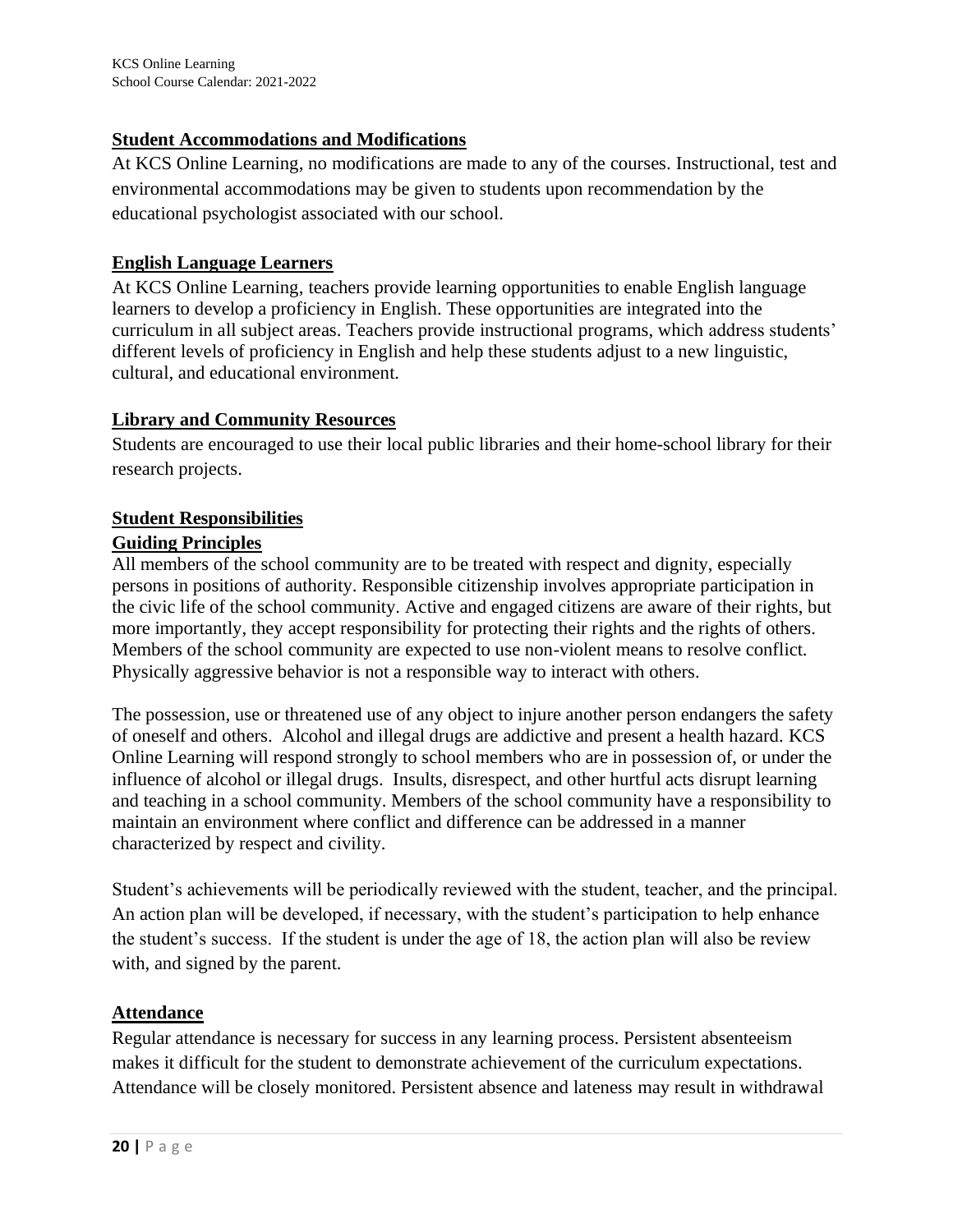from the course or expulsion from the school. Students should carefully review the school attendance policy.

Students are also required to attend school until they reach the age of eighteen or graduate.

# **Academic Honesty**

When students submit work to their teachers for evaluation, they imply that the work is the result of only their own efforts and is not in any way the result of the efforts of others. Academic honesty is essential for the development and acquisition of knowledge. Students who present the work of others as their own are guilty of plagiarism and will receive a mark of zero for the work and will have the details of the plagiarism noted in their school records. In principle, students who are guilty of cheating on tests or examinations will receive a mark of zero on the test or examination and have the details of the cheating noted in their school records. (The principal will review each case individually with reference to the school policy on Academic Honesty)

# **Code of Student Behaviour**

A school is a place that promotes responsibility, respect, civility and academic excellence in a safe learning and teaching environment. All students, parents, teachers and staff have the right to be safe, and feel safe in the school community. With this right comes the responsibility to be law-abiding citizens and to be accountable for actions, which put the safety of others or oneself at risk. (The school adheres to the principles of the provincial code of behavior specified in PPM No. 128.)

# **Cyber-Bullying**

KCS Online Learning recognizes that technology plays an important and positive role in everyone's lives, both educationally and socially. It is committed to helping all members of the school community to understand both the benefits and the risks, and to equip children with the knowledge and skills to be able to use technology safely and responsibly.

"Cyberbullying involves the use of information and communication technologies to support deliberate, repeated, and hostile behaviour by an individual or group that is intended to harm others."

The complete policy is found in the school's policy and procedure manual.

# **Student Expulsion**

KCS Online Learning believes that all students have the right to learn and achieve success and acknowledges the impact of school climates on students' success. Our school is committed to prevention and intervention strategies to address bullying, cyber-bullying, discrimination, harassment, gender-based violence and violence in any form, whether systemic or based on individual actions of staff, students or community members that directly impact school climate through curriculum, educational programs and services. Our school has established a clear process for reporting and responding to any behaviour that would have a negative impact on school climate. Our school's approach to making schools safer involves progressive discipline.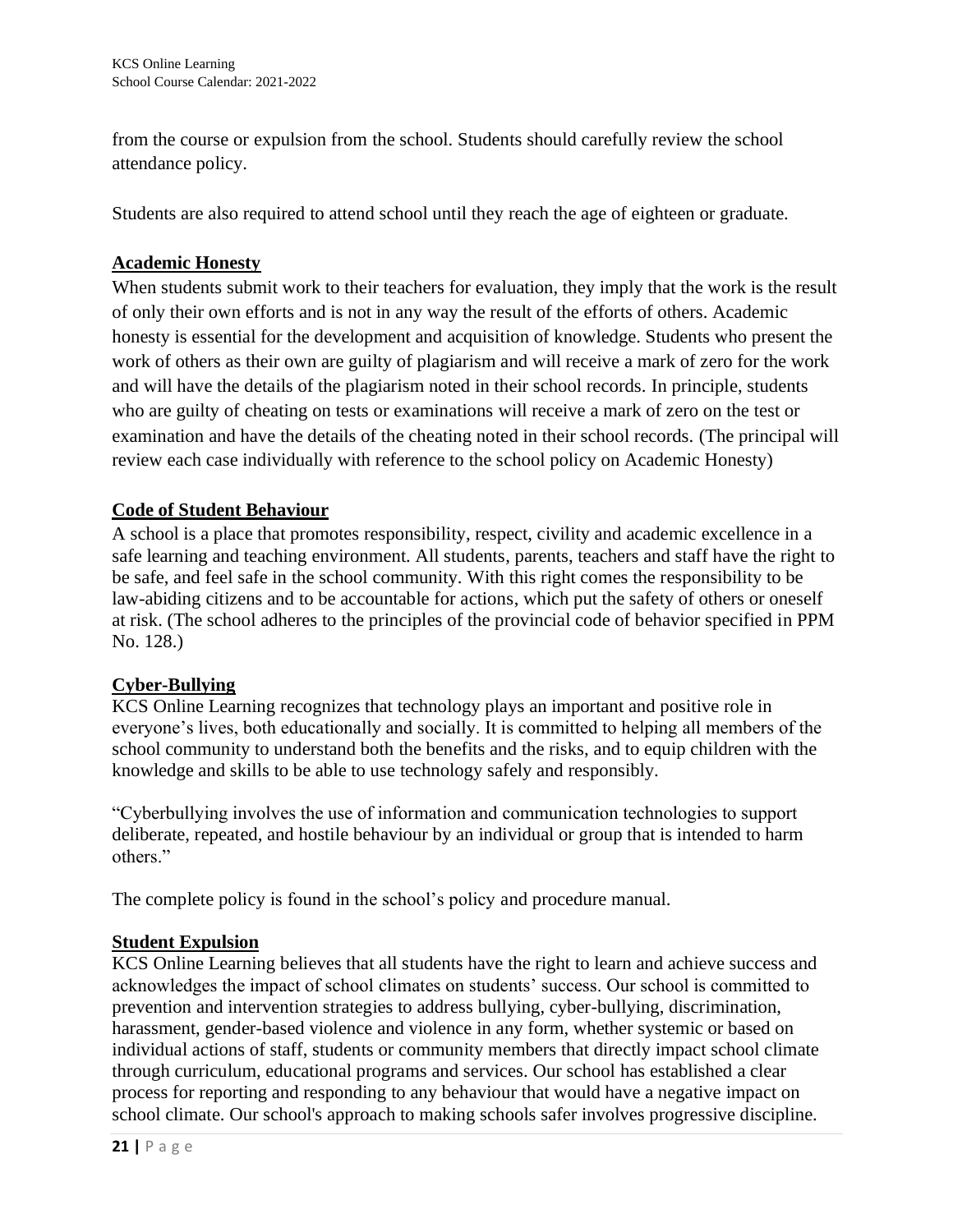This involves the whole school and combines discipline with opportunities for students to continue their education. Students will also have more opportunities to learn from the choices they make. Progressive discipline promotes positive student behaviour. It also enables the principal to choose the consequences that are appropriate to the student's needs and behaviour. Expelled students are removed from school for an indefinite time period. Students are suspended first, while expulsion is being considered.

The complete policy is found in the school's policy and procedure manual.

# **School Course Information**

#### **Course Outlines**

Detailed course outlines have been prepared for all courses offered at KCS Online Learning. The outlines provide details regarding each individual course including, curriculum expectations, course content, teaching and learning strategies, along with assessment and evaluation strategies. A copy of each course outline is available through the subject teachers or the principal.

| ASM4M              | Media Arts, Grade 12 University/College Preparation                               |
|--------------------|-----------------------------------------------------------------------------------|
| AVI3M              | Visual Arts, Grade 11, University Preparation                                     |
| AVI4M              | Visual Arts, Grade 12, University Preparation                                     |
| AWQ3M              | Visual Arts, Photography, Grade 11, University Preparation                        |
| AWQ4M              | Visual Arts, Photography, Grade 12, University Preparation                        |
| BBB4M              | International Business Fundamentals, Grade 12, University/College Preparation     |
| <b>BBI20</b>       | Introduction to Business, Grade 10, Open                                          |
| BOH <sub>4</sub> M | Business Leadership: Management Fundamentals, Grade 12, University<br>Preparation |
| CGC1D              | Geography, Grade 9, Academic                                                      |
| CGC1P              | Issues in Canadian Geography, Grade 9, Applied                                    |
| CGW4U              | World Issues: A Geographic Analysis, Grade 12, University Preparation             |
| CHC <sub>2</sub> D | Canadian History Since World War 1, Grade 10, Academic                            |
| CHI4U              | Canada: History, Identity, and Culture, Grade 12, University Preparation          |

The following courses are currently being taught at KCS Online Learning: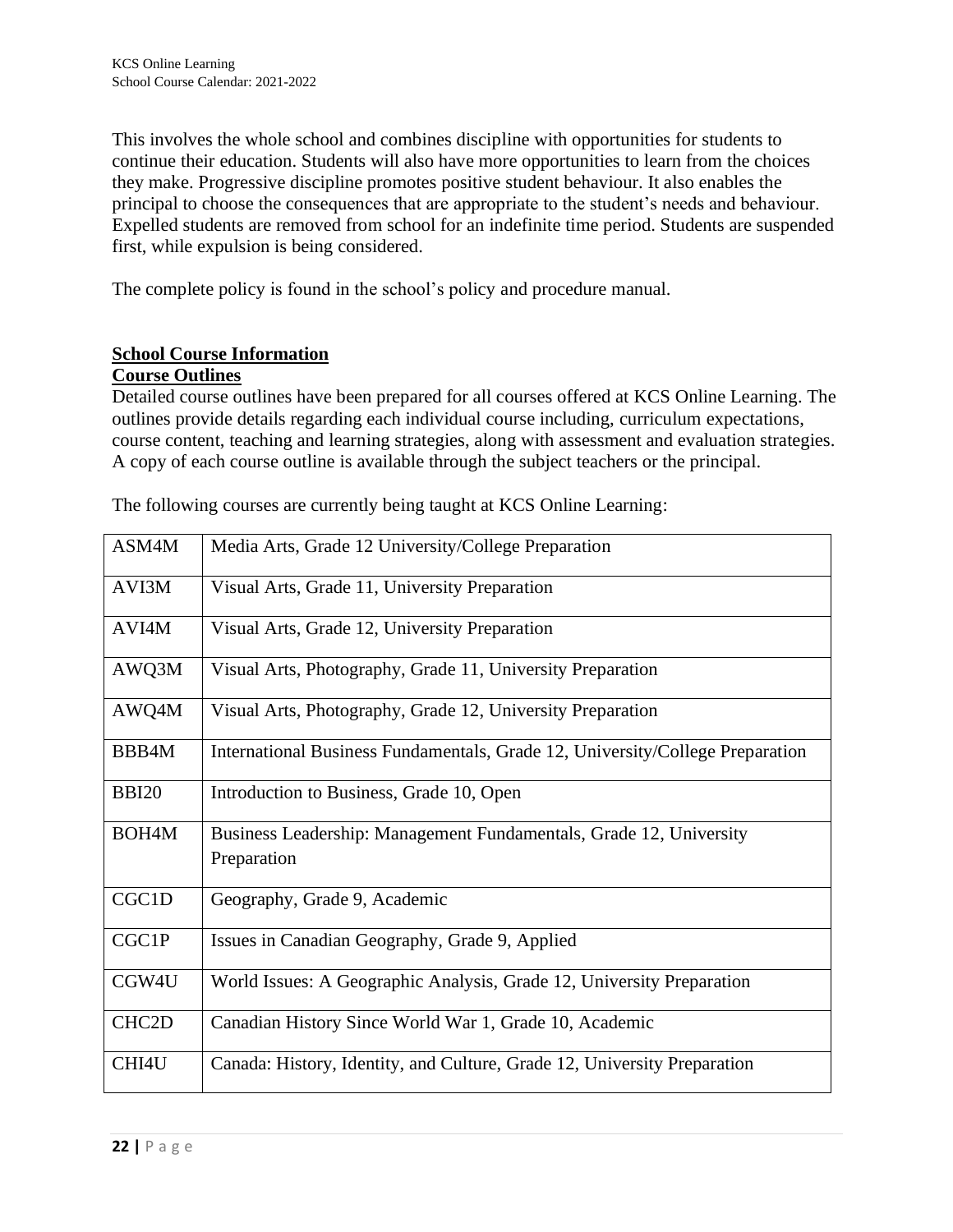| CHV2O              | Civics and Citizenship, Grade 10, Open                                       |
|--------------------|------------------------------------------------------------------------------|
| CIA4U              | Analysing Current Economic Issues, Grade 12, University Preparation          |
| CLN4U              | Canadian and International Law, Grade 12, University Preparation             |
| CPW4U              | Canadian and International Politics, Grade 12, University Preparation        |
| ENG1D              | English, Grade 9, Academic                                                   |
| ENG1P              | English, Grade 9, Applied                                                    |
| ENG <sub>2</sub> D | English, Grade 10, Academic                                                  |
| ENG2P              | English, Grade 10, Applied                                                   |
| ENG3C              | English, Grade 11, College Preparation                                       |
| ENG3U              | English, Grade 11, University Preparation                                    |
| ENG4C              | English, Grade 12, College Preparation                                       |
| ENG4U              | English, Grade 12, University Preparation                                    |
| <b>ESLAO</b>       | English as a Second Language ESL Level 1                                     |
| <b>ESLBO</b>       | English as a Second Language ESL Level 2                                     |
| <b>ESLCO</b>       | English as a Second Language ESL Level 3                                     |
| <b>ESLDO</b>       | English as a Second Language ESL Level 4                                     |
| <b>ESLEO</b>       | English as a Second Language ESL Level 5                                     |
| ETS3M              | Canadian Literature, Grade 11, University/College Preparation                |
| ETS4U              | Studies in Literature, Grade 12, University Preparation                      |
| EWC4U              | The Writer's Craft, Grade 12, University Preparation                         |
| GLC <sub>20</sub>  | Career Studies, Grade 10, Open                                               |
| GLS1O              | Learning Strategies 1: Skills for Success in Secondary School, Grade 9, Open |
| HFA4U              | Nutrition and Health, Grade 12, University Preparation                       |
| HSB4U              | Challenge and Change in Society, Grade 12, University Preparation            |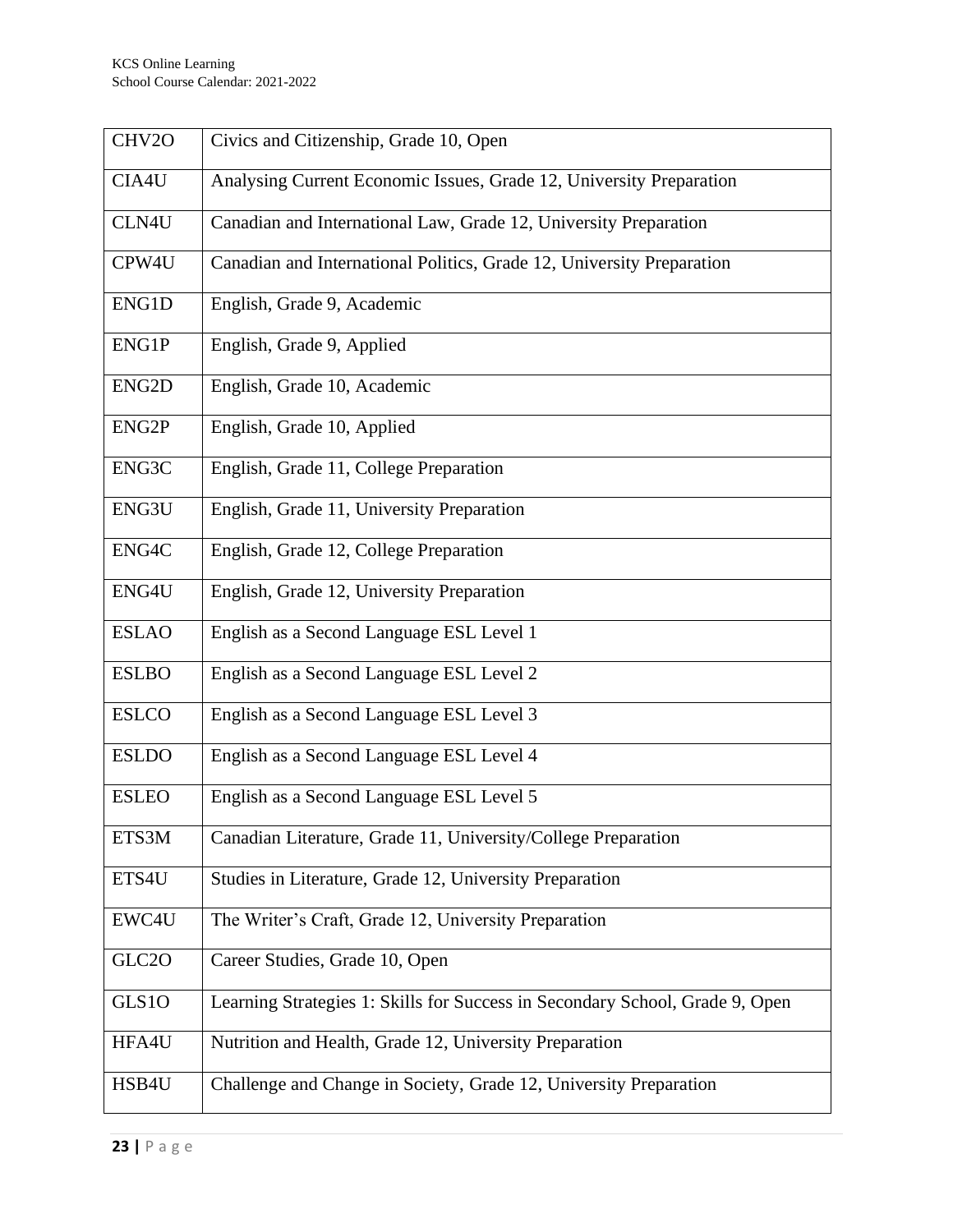| HSP3U              | Introduction to Anthropology, Psychology, and Sociology, Grade 11, University<br>Preparation |
|--------------------|----------------------------------------------------------------------------------------------|
| ICS3U              | Introduction to Computer Science, Grade 11, University Preparation                           |
| ICS4U              | Computer Science, Grade 12, University Preparation                                           |
| <b>LKMDU</b>       | International Languages, Mandarin, Level Three, University Preparation                       |
| MCR3U              | Functions, Grade 11, University Preparation                                                  |
| MCV4U              | Calculus and Vectors, Grade 12, University Preparation                                       |
| MDM4U              | Mathematics of Data Management, Grade 12, University Preparation                             |
| MFM2P              | Foundations of Mathematics, Grade 10, Applied                                                |
| MHF4U              | Advanced Functions, Grade 12 University Preparation                                          |
| MTH1W              | Mathematics, Grade 9                                                                         |
| MPM2D              | Principles of Mathematics, Grade 10, Academic                                                |
| OLC4O              | Ontario Literacy Course, Grade 12, Open                                                      |
| PPL1O              | Healthy Active Living Education, Grade 9, Open                                               |
| SBI3U              | Biology, Grade 11, University Preparation                                                    |
| SBI3U              | Biology, Grade 11, University Preparation                                                    |
| SBI4U              | Biology, Grade 12, University Preparation                                                    |
| SCH <sub>3</sub> U | Chemistry, Grade 11, University Preparation                                                  |
| SCH <sub>4U</sub>  | Chemistry, Grade 12, University Preparation                                                  |
| SNC1D              | Science, Grade 9, Academic                                                                   |
| SNC <sub>2</sub> D | Science, Grade 10, Academic                                                                  |
| SPH3U              | Physics, Grade 11, University Preparation                                                    |
| SPH4U              | Physics, Grade 12, University Preparation                                                    |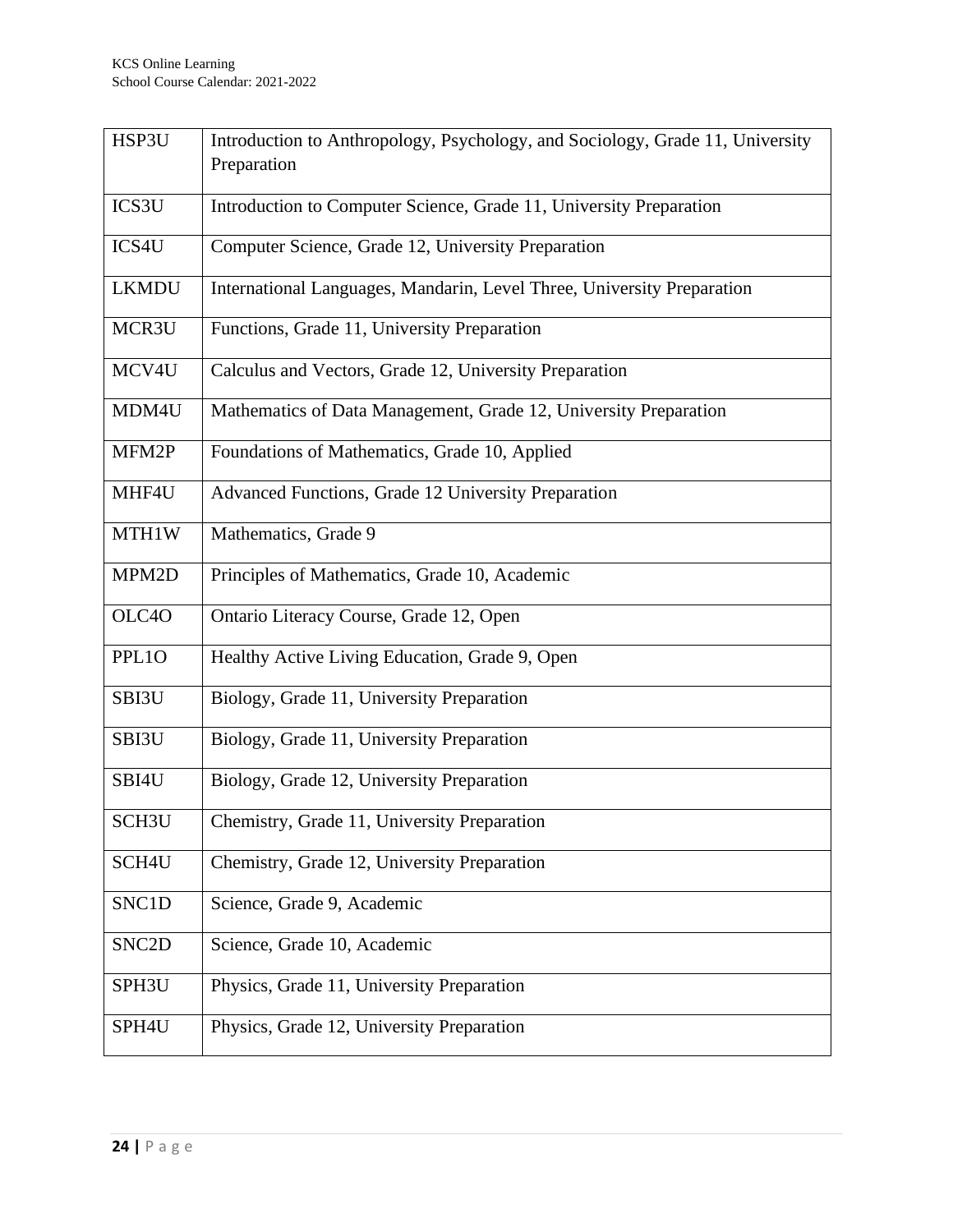## **School Timetable**

Our school provides students with flexible scheduling. All courses must be completed within 10 months of registration.

#### **Course Description**

# **ASM4M - Media Arts, Grade 12 University/College Preparation**

This course emphasizes the refinement of media arts skills through the creation of a thematic body of work by applying traditional and emerging technologies, tools, and techniques such as multimedia, computer animation, installation art, and performance art. Students will develop works that express their views on contemporary issues and will create portfolios suitable for use in either career or postsecondary education applications. Students will critically analyse the role of media artists in shaping audience perceptions of identity, culture, and community values.

### **AVI3M - Visual Arts, Grade 11, University Preparation**

This course enables students to further develop their knowledge and skills in visual arts. Students will use the creative process to explore a wide range of themes through studio work that may include drawing, painting, sculpting, and printmaking, as well as the creation of collage, multimedia works, and works using emerging technologies. Students will use the critical analysis process when evaluating their own work and the work of others. The course may be delivered as a comprehensive program or through a program focused on a particular art form (e.g., photography, video, computer graphics, information design).

# **AVI4M - Visual Arts, Grade 12, University Preparation**

This course focuses on enabling students to refine their use of the creative process when creating and presenting two- and three-dimensional art works using a variety of traditional and emerging media and technologies. Students will use the critical analysis process to deconstruct art works and explore connections between art and society. The studio program enables students to explore a range of materials, processes, and techniques that can be applied in their own art production. Students will also make connections between various works of art in personal, contemporary, historical, and cultural contexts.

# **AWQ3M - Visual Arts, Photography, Grade 11**

This course enables students to further develop their knowledge and skills in visual arts. Students will use the creative process to explore a wide range of themes through studio work that may include drawing, painting, sculpting, and printmaking, as well as the creation of collage, multimedia works, and works using emerging technologies. Students will use the critical analysis process when evaluating their own work and the work of others. The course may be delivered as a comprehensive program or through a program focused on a particular art form (e.g., photography, video, computer graphics, information design).

# **AWQ4M - Visual Arts, Photography, Grade 12**

This course focuses on enabling students to refine their use of the creative process when creating and presenting two- and three-dimensional art works using a variety of traditional and emerging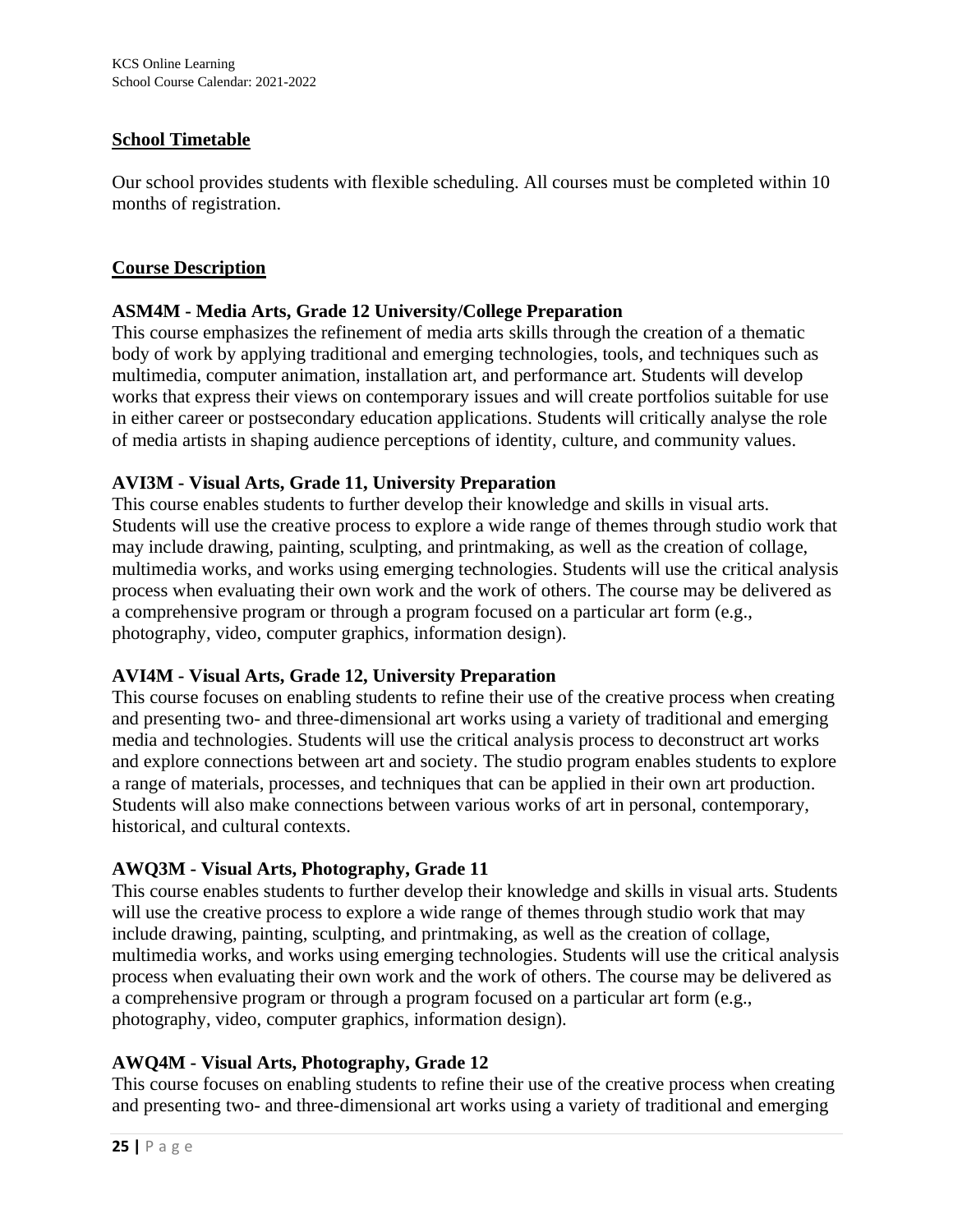media and technologies. Students will use the critical analysis process to deconstruct art works and explore connections between art and society. The studio program enables students to explore a range of materials, processes, and techniques that can be applied in their own art production. Students will also make connections between various works of art in personal, contemporary, historical, and cultural contexts.

# **BBB4M - International Business Fundamentals, Grade 12, University/College Preparation**

This course provides an overview of the importance of international business and trade in the global economy and explores the factors that influence success in international markets. Students will learn about the techniques and strategies associated with marketing, distribution, and managing international business effectively. This course prepares students for postsecondary programs in business, including international business, marketing, and management.

# **BBI2O - Introduction to Business, Grade 10, Open**

This course introduces students to the world of business. Students will develop an understanding of the functions of business, including accounting, marketing, information and communication technology, human resources, and production, and of the importance of ethics and social responsibility. This course builds a foundation for further studies in business and helps students develop the business knowledge and skills they will need in their everyday lives.

# **BOH4M - Business Leadership: Management Fundamentals, Grade 12**

This course focuses on the development of leadership skills used in managing a successful business. Students will analyse the role of a leader in business, with a focus on decision making, management of group dynamics, workplace stress and conflict, motivation of employees, and planning. Effective business communication skills, ethics, and social responsibility are also emphasized.

# **CGC1D - Geography, Grade 9, Academic**

This course examines interrelationships within and between Canada's natural and human systems and how these systems interconnect with those in other parts of the world. Students will explore environmental, economic, and social geographic issues relating to topics such as transportation options, energy choices, and urban development. Students will apply the concepts of geographic thinking and the geographic inquiry process, including spatial technologies, to investigate various geographic issues and to develop possible approaches for making Canada a more sustainable place in which to live.

# **CGC1P - Issues in Canadian Geography, Grade 9, Applied**

This course focuses on current geographic issues that affect Canadians. Students will draw on their personal and everyday experiences as they explore issues relating to food and water supplies, competing land uses, interactions with the natural environment, and other topics relevant to sustainable living in Canada. They will also develop an awareness that issues that affect their lives in Canada are interconnected with issues in other parts of the world. Throughout the course, students will use the concepts of geographic thinking, the geographic inquiry process, and spatial technologies to guide and support their investigations.

# **CGW4U - World Issues: A Geographic Analysis, Grade 12**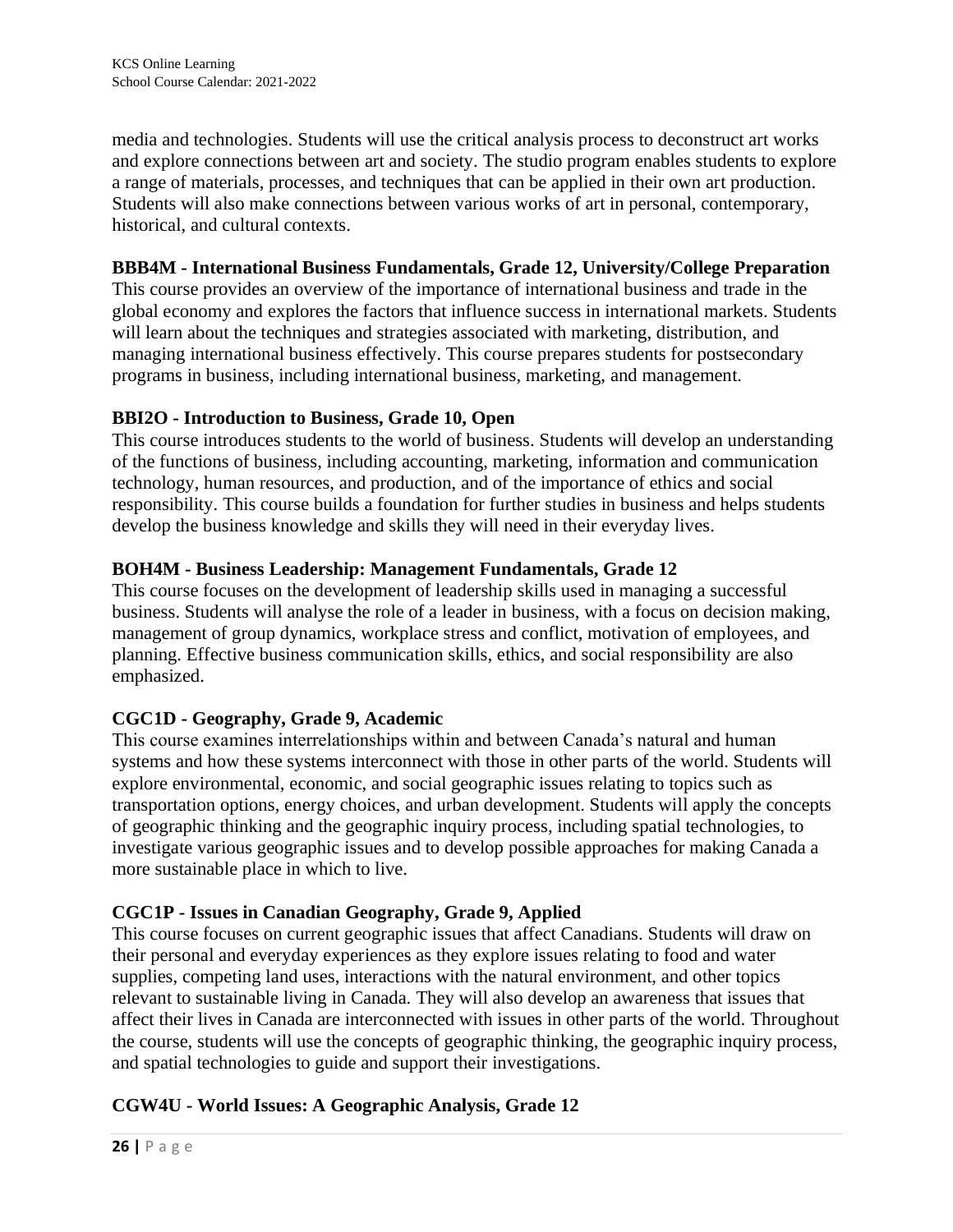In this course, students will address the challenge of creating a more sustainable and equitable world. They will explore issues involving a wide range of topics, including economic disparities, threats to the environment, globalization, human rights, and quality of life, and will analyse government policies, international agreements, and individual responsibilities relating to them. Students will apply the concepts of geographic thinking and the geographic inquiry process, including the use of spatial technologies, to investigate these complex issues and their impacts on natural and human communities around the world

# **CHC2D - Canadian History Since World War 1, Grade 10, Academic**

This course explores social, economic, and political developments and events and their impact on the lives of different individuals, groups, and communities, including First Nations, Métis, and Inuit individuals and communities, in Canada since 1914. Students will examine the role of conflict and cooperation in Canadian society, Canada's evolving role within the global community, and the impact of various individuals, organizations, and events on identities, citizenship, and heritage in Canada. Students will develop an understanding of some of the political developments and government policies that have had a lasting impact on First Nations, Métis, and Inuit individuals and communities. They will develop their ability to apply the concepts of historical thinking and the historical inquiry process, including the interpretation and analysis of evidence, when investigating key issues and events in Canadian history since 1914.

# **CHI4U - Canada: History, Identity, and Culture, Grade 12, University Preparation**

This course traces the history of Canada, with a focus on the evolution of our national identity and culture as well as the identity and culture of various groups that make up Canada. Students will explore various developments and events, both national and international, from precontact to the present, and will examine various communities in Canada and how they have contributed to identity and heritage in Canada. Students will investigate the development of culture and identity, including national identity, in Canada and how and why they have changed throughout the country's history. They will extend their ability to apply the concepts of historical thinking and the historical inquiry process, including the interpretation and analysis of evidence, as they investigate the people, events, and forces that have shaped Canada.

# **CHV2O - Civics and Citizenship, Grade 10, Open**

This course explores rights and responsibilities associated with being an active citizen in a democratic society. Students will explore issues of civic importance such as healthy schools, community planning, environmental responsibility, and the influence of social media, while developing their understanding of the role of civic engagement and of political processes in the local, national, and/or global community. Students will apply the concepts of political thinking and the political inquiry process to investigate, and express informed opinions about, a range of political issues and developments that are both of significance in today's world and of personal interest to them.

# **CIA4U - Analysing Current Economic Issues, Grade 12**

This course examines current Canadian and international economic issues, developments, policies, and practices from diverse perspectives. Students will explore the decisions that individuals and institutions, including governments, make in response to economic issues such as globalization, trade agreements, economic inequalities, regulation, and public spending. Students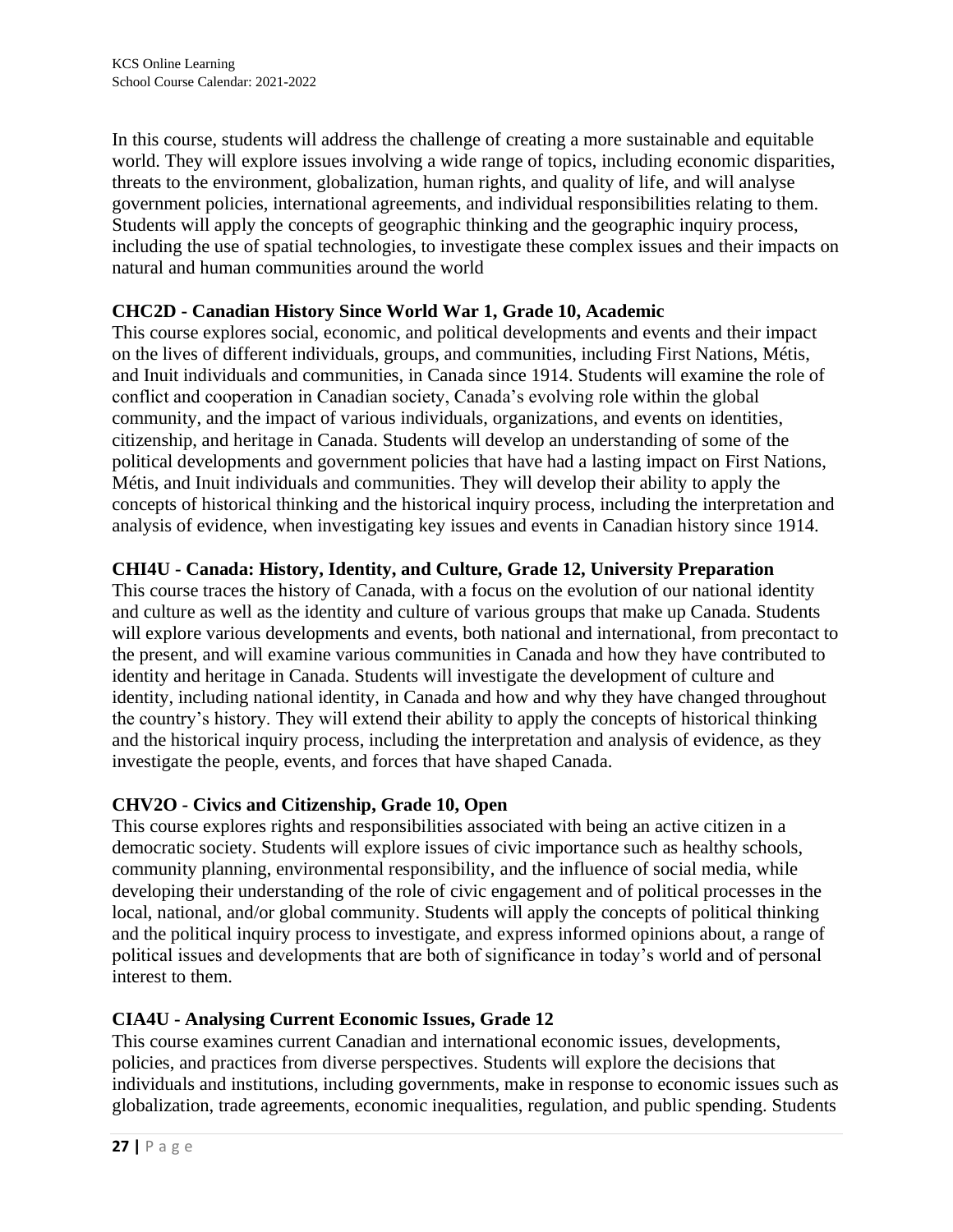will apply the concepts of economic thinking and the economic inquiry process, as well as economic models and theories, to investigate, and develop informed opinions about, economic trade-offs, growth, and sustainability and related economic issues.

# **CLN4U - Canadian and International Politics, Grade 12, University Preparation**

This course explores various perspectives on issues in Canadian and world politics. Students will explore political decision making and ways in which individuals, stakeholder groups, and various institutions, including governments, multinational corporations, and non-governmental organizations, respond to and work to address domestic and international issues. Students will apply the concepts of political thinking and the political inquiry process to investigate issues, events, and developments of national and international political importance, and to develop and communicate informed opinions about them.

# **CPW4U - Canadian and International Politics, Grade 12, University Preparation**

This course explores various perspectives on issues in Canadian and world politics. Students will explore political decision making and ways in which individuals, stakeholder groups, and various institutions, including governments, multinational corporations, and non-governmental organizations, respond to and work to address domestic and international issues. Students will apply the concepts of political thinking and the political inquiry process to investigate issues, events, and developments of national and international political importance, and to develop and communicate informed opinions about them.

# **ENG1D - English, Grade 9, Academic**

This course is designed to develop the oral communication, reading, writing, and media literacy skills that students need for success in their secondary school academic programs and in their daily lives. Students will analyse literary texts from contemporary and historical periods, interpret informational and graphic texts, and create oral, written, and media texts in a variety of forms. An important focus will be on the use of strategies that contribute to effective communication. The course is intended to prepare students for the Grade 10 academic English course, which leads to university or college preparation courses in Grades 11 and 12.

# **ENG1P - English, Grade 9, Applied**

This course is designed to develop the key oral communication, reading, writing, and media literacy skills students need for success in secondary school and daily life. Students will read, interpret, and create a variety of informational, literary, and graphic texts. An important focus will be on identifying and using appropriate strategies and processes to improve students' comprehension of texts and to help them communicate clearly and effectively. The course is intended to prepare students for the Grade 10 applied English course, which leads to college or workplace preparation courses in Grades 11 and 12.

# **ENG2D - English, Grade 10, Academic**

This course is designed to extend the range of oral communication, reading, writing, and media literacy skills that students need for success in their secondary school academic programs and in their daily lives. Students will analyse literary texts from contemporary and historical periods, interpret and evaluate informational and graphic texts, and create oral, written, and media texts in a variety of forms. An important focus will be on the selective use of strategies that contribute to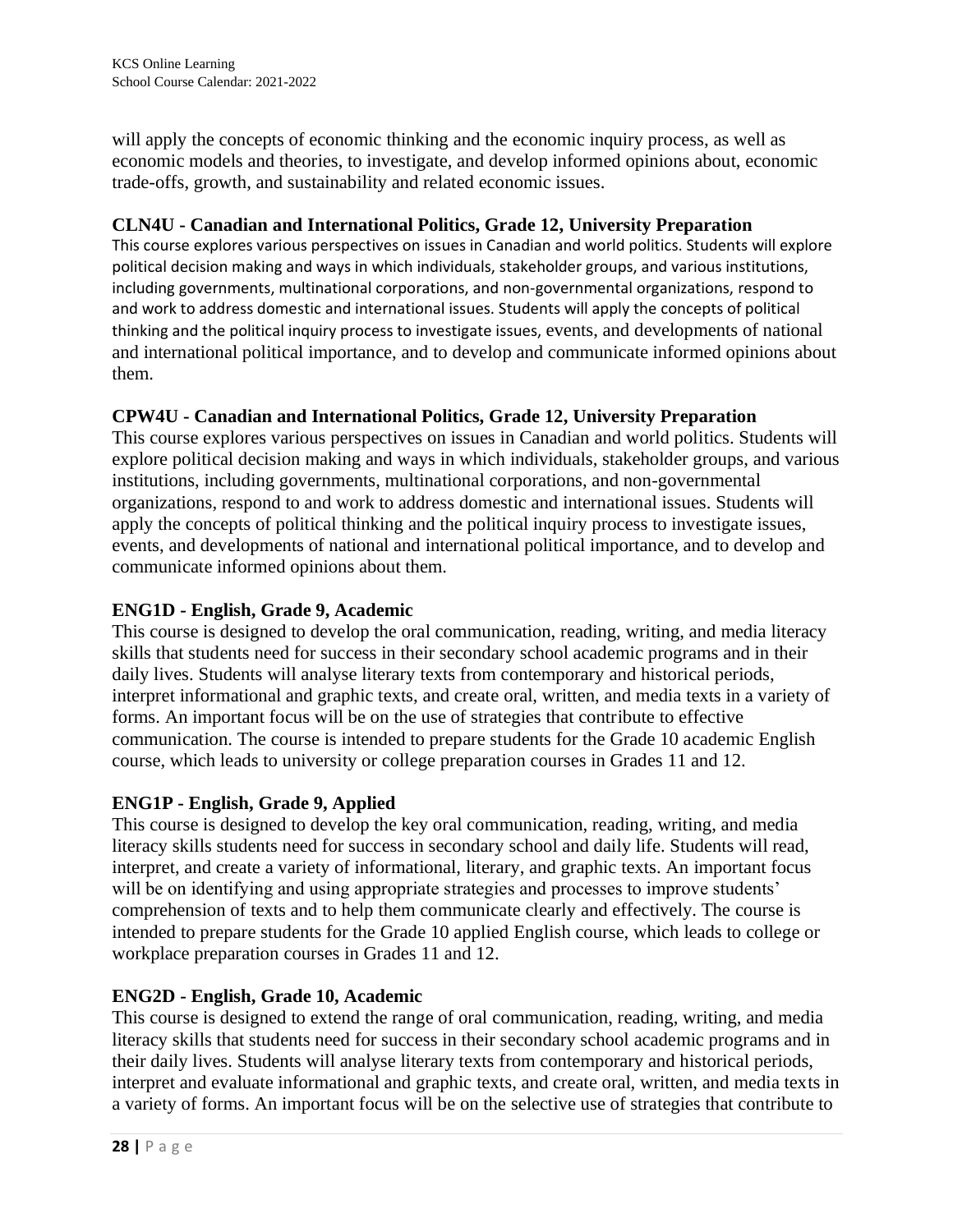effective communication. This course is intended to prepare students for the compulsory Grade 11 university or college preparation course.

# **ENG2P - English, Grade 10, Applied**

This course is designed to extend the range of oral communication, reading, writing, and media literacy skills that students need for success in secondary school and daily life. Students will study and create a variety of informational, literary, and graphic texts. An important focus will be on the consolidation of strategies and processes that help students interpret texts and communicate clearly and effectively. This course is intended to prepare students for the compulsory Grade 11 college or workplace preparation course.

# **ENG3C - English, Grade 11, College Preparation**

This course emphasizes the development of literacy, communication, and critical and creative thinking skills necessary for success in academic and daily life. Students will study the content, form, and style of a variety of informational and graphic texts, as well as literary texts from Canada and other countries, and create oral, written, and media texts in a variety of forms for practical and academic purposes. An important focus will be on using language with precision and clarity. The course is intended to prepare students for the compulsory Grade 12 college preparation course.

# **ENG3U - English, Grade 11, University Preparation**

This course emphasizes the development of literacy, communication, and critical and creative thinking skills necessary for success in academic and daily life. Students will analyse challenging literary texts from various periods, countries, and cultures, as well as a range of informational and graphic texts, and create oral, written, and media texts in a variety of forms. An important focus will be on using language with precision and clarity and incorporating stylistic devices appropriately and effectively. The course is intended to prepare students for the compulsory Grade 12 university or college preparation course.

# **ENG4C - English, Grade 12, College Preparation**

This course emphasizes the consolidation of literacy, communication, and critical and creative thinking skills necessary for success in academic and daily life. Students will analyse a variety of informational and graphic texts, as well as literary texts from various countries and cultures, and create oral, written, and media texts in a variety of forms for practical and academic purposes. An important focus will be on using language with precision and clarity and developing greater control in writing. The course is intended to prepare students for college or the workplace.

# **ENG4U - English, Grade 12, University Preparation**

This course emphasizes the consolidation of the literacy, communication, and critical and creative thinking skills necessary for success in academic and daily life. Students will analyse a range of challenging literary texts from various periods, countries, and cultures; interpret and evaluate informational and graphic texts; and create oral, written, and media texts in a variety of forms. An important focus will be on using academic language coherently and confidently, selecting the reading strategies best suited to particular texts and particular purposes for reading, and developing greater control in writing. The course is intended to prepare students for university, college, or the workplace.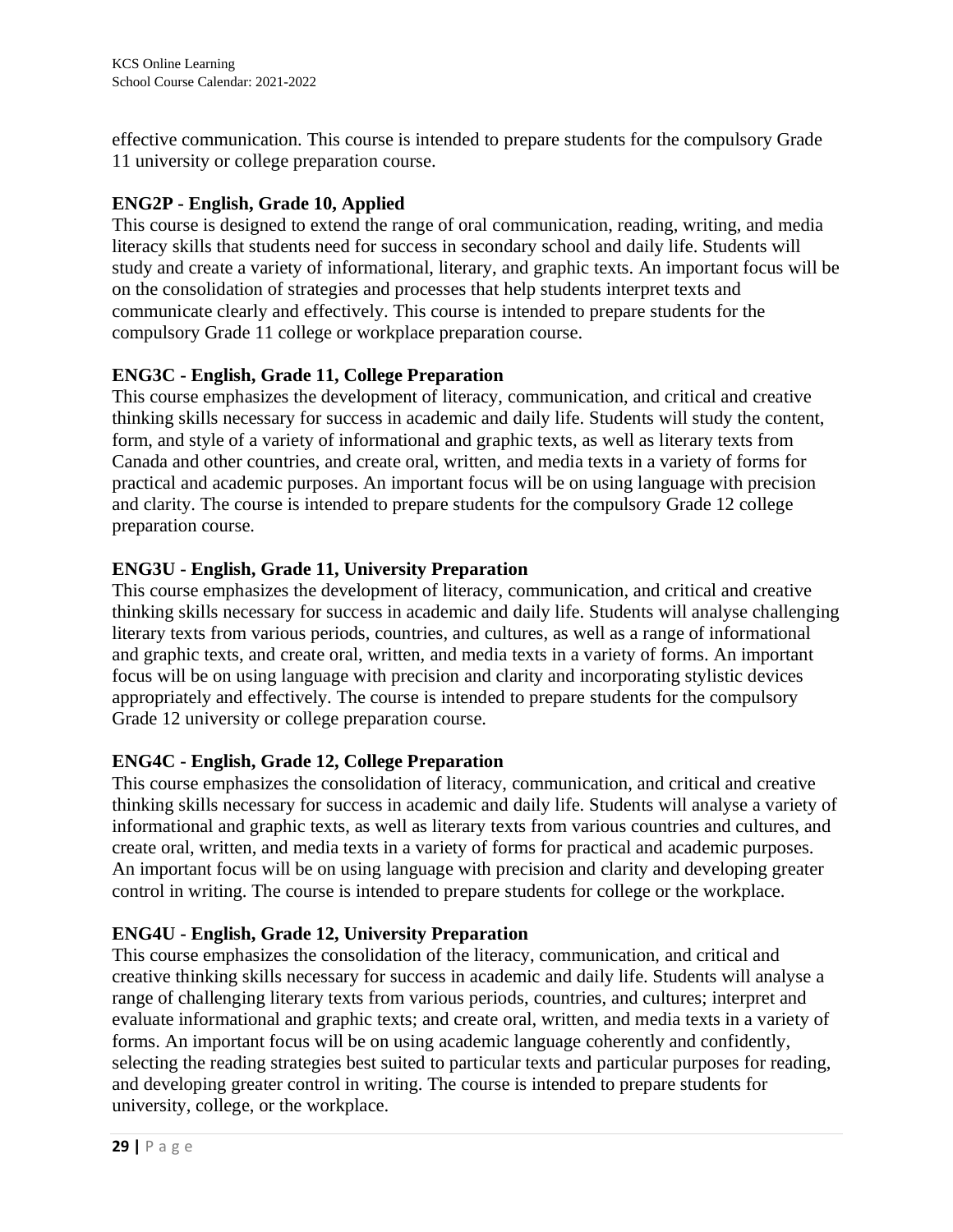## **ESLAO - English as a Second Language ESL Level 1**

This course builds on students' previous education and language knowledge to introduce them to the English language and help them adjust to the diversity in their new environment. Students will use beginning English language skills in listening, speaking, reading, and writing for everyday and essential academic purposes. They will engage in short conversations using basic English language structures and simple sentence patterns; read short adapted texts; and write phrases and short sentences. The course also provides students with the knowledge and skills they need to begin to adapt to their new lives in Canada.

### **ESLBO - English as a Second Language ESL Level 2**

This course extends students' listening, speaking, reading, and writing skills in English for everyday and academic purposes. Students will participate in conversations in structured situations on a variety of familiar and new topics; read a variety of texts designed or adapted for English language learners; expand their knowledge of English grammatical structures and sentence patterns; and link English sentences to compose paragraphs. The course also supports students' continuing adaptation to the Ontario school system by expanding their knowledge of diversity in their new province and country.

# **ESLCO - English as a Second Language ESL Level 3**

This course further extends students' skills in listening, speaking, reading, and writing in English for a variety of everyday and academic purposes. Students will make short classroom oral presentations; read a variety of adapted and original texts in English; and write using a variety of text forms. As well, students will expand their academic vocabulary and their study skills to facilitate their transition to the mainstream school program. This course also introduces students to the rights and responsibilities inherent in Canadian citizenship, and to a variety of current Canadian issues.

# **ESLDO - English as a Second Language ESL Level 4**

This course prepares students to use English with increasing fluency and accuracy in classroom and social situations and to participate in Canadian society as informed citizens. Students will develop the oral-presentation, reading, and writing skills required for success in all school subjects. They will extend listening and speaking skills through participation in discussions and seminars; study and interpret a variety of grade-level texts; write narratives, articles, and summaries in English; and respond critically to a variety of print and media texts.

# **ESLEO - English as a Second Language ESL Level 5**

This course provides students with the skills and strategies they need to make the transition to college and university preparation courses in English and other secondary school disciplines. Students will be encouraged to develop independence in a range of academic tasks. They will participate in debates and lead classroom workshops; read and interpret literary works and academic texts; write essays, narratives, and reports; and apply a range of learning strategies and research skills effectively. Students will further develop their ability to respond critically to print and media texts.

# **ETS3M - Canadian Literature, Grade 11, University/College Preparation**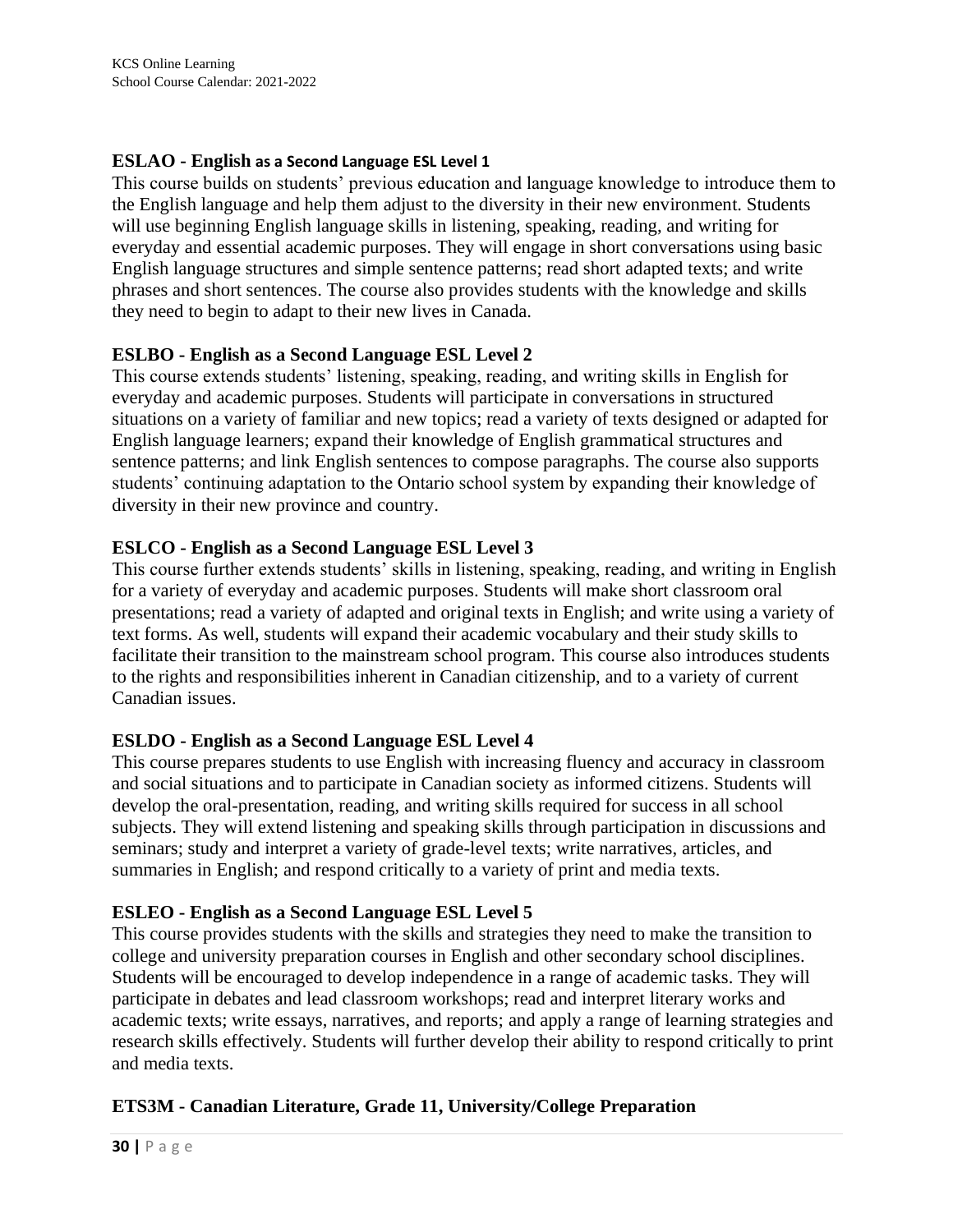This course emphasizes the study and analysis of literary texts by Canadian authors for students with a special interest in Canadian literature. Students will study the themes, forms, and stylistic elements of a variety of literary texts representative of various time periods and of the diverse cultures and regions of Canada, and will respond personally, critically, and creatively to them.

# **ETS4U - Studies in Literature, Grade 12, University Preparation**

This course is for students with a special interest in literature and literary criticism. The course may focus on themes, genres, time periods, or countries. Students will analyse a range of forms and stylistic elements of literary texts and respond personally, critically, and creatively to them. They will also assess critical interpretations, write analytical essays, and complete an independent study project.

# **EWC4U - The Writer's Craft, Grade 12, University Preparation**

This course emphasizes knowledge and skills related to the craft of writing. Students will analyse models of effective writing; use a workshop approach to produce a range of works; identify and use techniques required for specialized forms of writing; and identify effective ways to improve the quality of their writing. They will also complete a major paper as part of a creative or analytical independent study project and investigate opportunities for publication and for writing careers.

# **GLC2O - Career Studies, Grade 10, Open**

This course teaches students how to develop and achieve personal goals for future learning, work, and community involvement. Students will assess their interests, skills, and characteristics and investigate current economic and workplace trends work opportunities, and ways to search for work. The course explores postsecondary learning and career options, prepares students for managing work and life transitions, and helps students focus on their goals through the development of a career plan.

# **GLS1O - Learning Strategies 1: Skills for Success in Secondary School, Grade 9**

This course gives students the opportunity to develop the skills, knowledge, and habits that will support them in their education and career/life planning. Students will learn about global work trends, and seek opportunities within the school and community to expand and strengthen their transferable skills and their ability to adapt to the changing world of work. On the basis of exploration, reflective practice, and decision-making processes, students will make connections between their skills, interests, and values and their postsecondary options, whether in apprenticeship training, college, community living, university, or the workplace. They will set goals and create a plan for their first postsecondary year. As part of their preparation for the future, they will learn about personal financial management – including the variety of saving and borrowing tools available to them and how to use them to their advantage – and develop a budget for their first year after secondary school.

# **HFA4U - Nutrition and Health, Grade 12, University Preparation**

This course examines the relationships between food, energy balance, and nutritional status; the nutritional needs of individuals at different stages of life; and the role of nutrition in health and disease. Students will evaluate nutrition-related trends and will determine how food choices can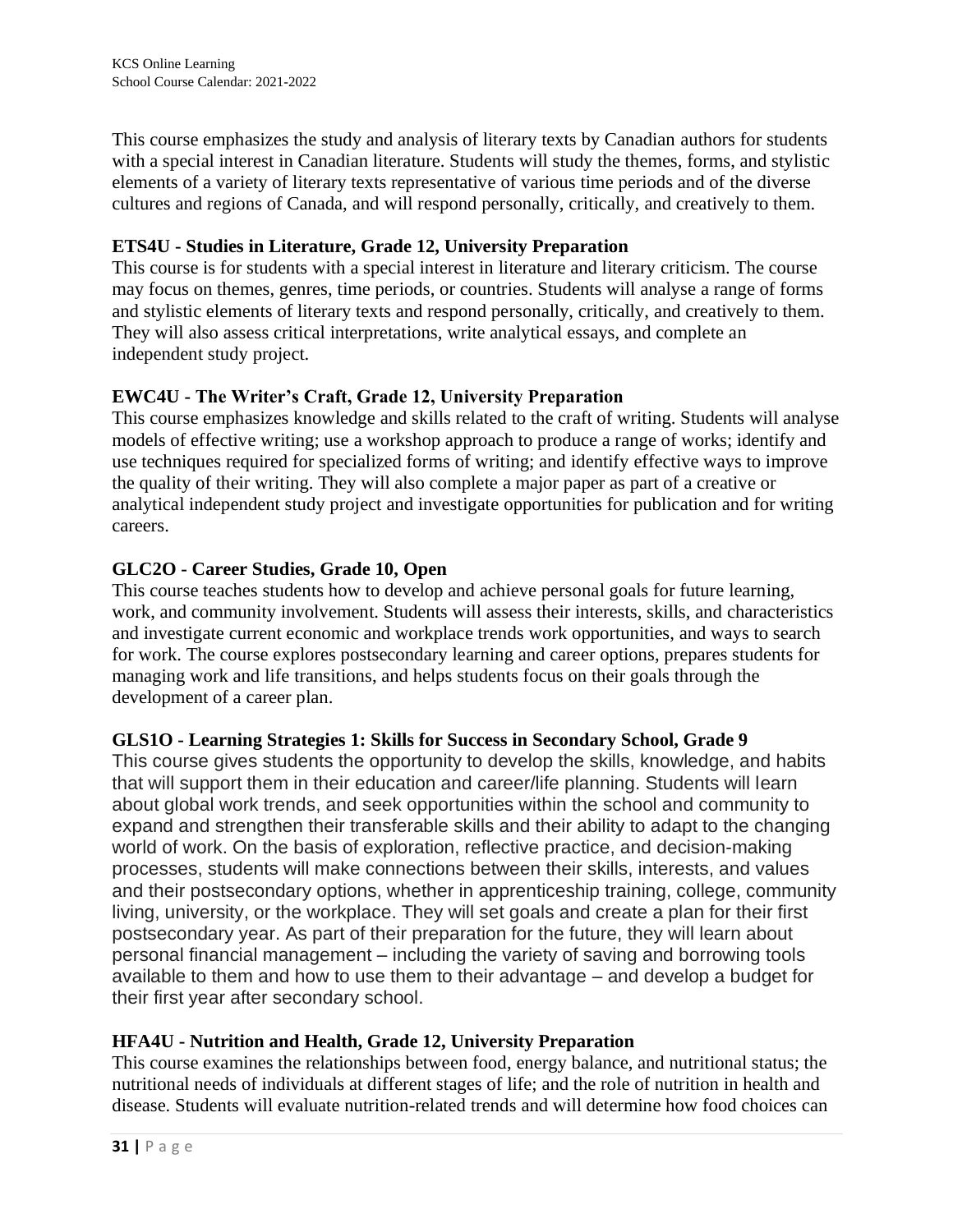promote food security and environmental responsibility. Students will learn about healthy eating, expand their repertoire of food-preparation techniques, and develop their social science research skills by investigating issues related to nutrition and health.

# **HSB4U - Challenge and Change in Society, Grade 12, University Preparation**

This course focuses on the use of social science theories, perspectives, and methodologies to investigate and explain shifts in knowledge, attitudes, beliefs, and behaviour and their impact on society. Students will critically analyse how and why cultural, social, and behavioural patterns change over time. They will explore the ideas of social theorists and use those ideas to analyse causes of and responses to challenges such as technological change, deviance, and global inequalities. Students will explore ways in which social science research methods can be used to study social change.

# **HSP3U – Intro to Anthropology, Psychology, & Sociology, Grade 11, University Prep**

This course introduces students to theories, questions, and issues related to anthropology, psychology, and sociology. Students learn about approaches and research methods used by social scientists. Students will be given opportunities to apply theories from a variety of perspectives, to conduct social science research, and to become familiar with current issues within the three disciplines.

# **ICS3U - Introduction to Computer Science, Grade 11**

This course introduces students to computer science. Students will design software independently and as part of a team, using industry-standard programming tools and applying the software development life-cycle model. They will also write and use subprograms within computer programs. Students will develop creative solutions for various types of problems as their understanding of the computing environment grows. They will also explore environmental and ergonomic issues, emerging research in computer science, and global career trends in computer-related fields.

# **ICS4U - Computer Science, Grade 12, University Preparation**

This course enables students to further develop knowledge and skills in computer science. Students will use modular design principles to create complex and fully documented programs, according to industry standards. Student teams will manage a large software development project, from planning through to project review. Students will also analyse algorithms for effectiveness. They will investigate ethical issues in computing and further explore environmental issues, emerging technologies, areas of research in computer science, and careers in the field.

# **LKMDU - International Languages, Mandarin, Level Three, University Preparation**

This course provides extended opportunities for students to communicate and interact in the language of study in a variety of social and academic contexts. Students will refine and enhance their listening, speaking, reading, and writing skills, as well as their creative and critical thinking skills, as they explore and respond to a variety of oral and written texts, including complex authentic and adapted texts. They will also broaden their understanding and appreciation of diverse communities where the language is spoken, and develop skills necessary for lifelong language learning.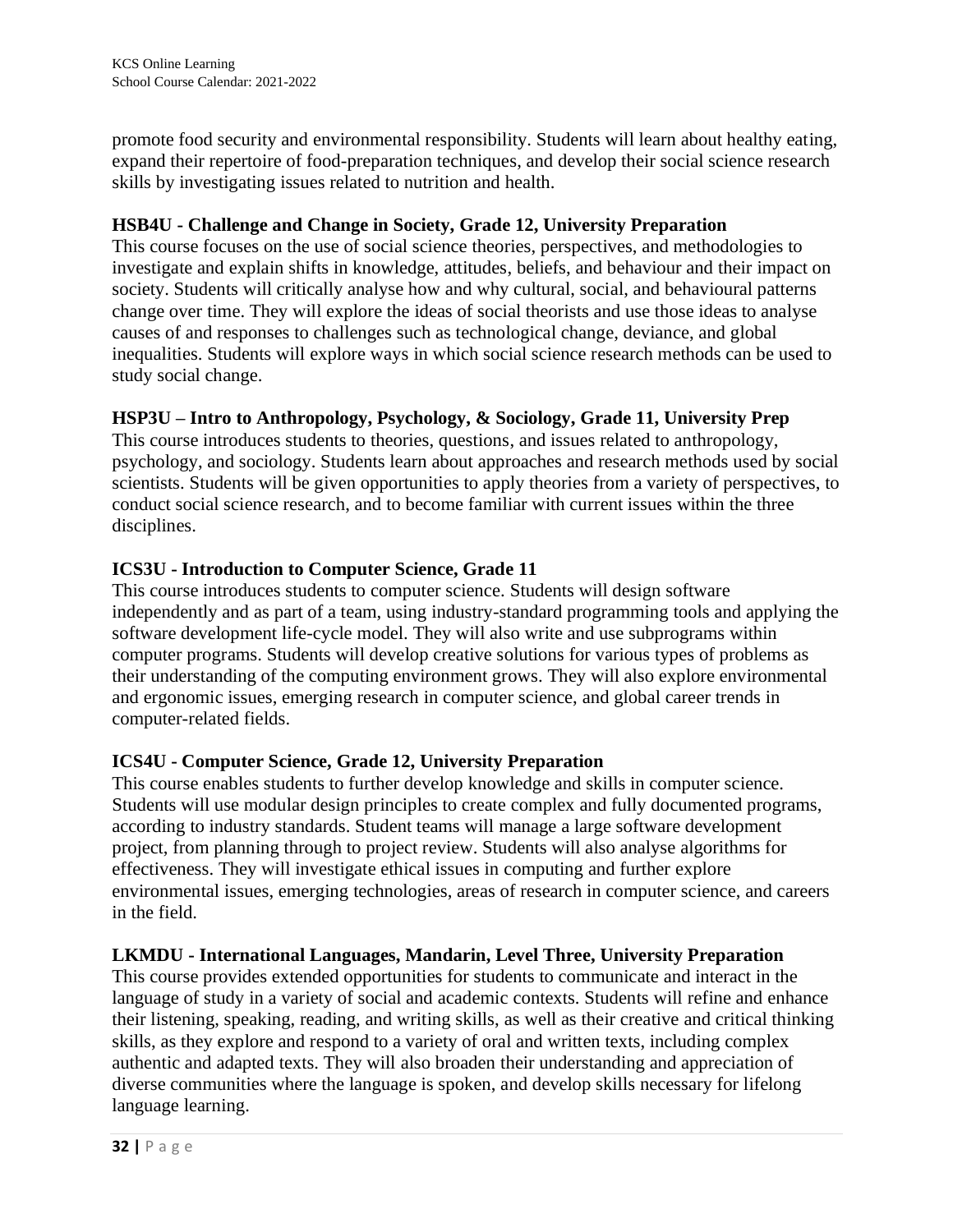# **MCR3U - Functions, Grade 11, University Preparation**

This course introduces the mathematical concept of the function by extending students' experiences with linear and quadratic relations. Students will investigate properties of discrete and continuous functions, including trigonometric and exponential functions; represent functions numerically, algebraically, and graphically; solve problems involving applications of functions; investigate inverse functions; and develop facility in determining equivalent algebraic expressions. Students will reason mathematically and communicate their thinking as they solve multi-step problems.

### **MCV4U - Calculus and Vectors, Grade 12, University Preparation**

This course builds on students' previous experience with functions and their developing understanding of rates of change. Students will solve problems involving geometric and algebraic representations of vectors and representations of lines and planes in three dimensional space; broaden their understanding of rates of change to include the derivatives of polynomial, sinusoidal, exponential, rational, and radical functions; and apply these concepts and skills to the modelling of real-world relationships. Students will also refine their use of the mathematical processes necessary for success in senior mathematics. This course is intended for students who choose to pursue careers in fields such as science, engineering, economics, and some areas of business, including those students who will be required to take a university-level calculus, linear algebra, or physics course.

## **MDM4U - Mathematics of Data Management, Grade 12, University Preparation**

This course broadens students' understanding of mathematics as it relates to managing data. Students will apply methods for organizing and analysing large amounts of information; solve problems involving probability and statistics; and carry out a culminating investigation that integrates statistical concepts and skills. Students will also refine their use of the mathematical processes necessary for success in senior mathematics. Students planning to enter university programs in business, the social sciences, and the humanities will find this course of particular interest.

# **MFM2P - Foundations of Mathematics, Grade 10, Applied**

This course enables students to consolidate their understanding of linear relations and extend their problem-solving and algebraic skills through investigation, the effective use of technology, and hands-on activities. Students will develop and graph equations in analytic geometry; solve and apply linear systems, using real-life examples; and explore and interpret graphs of quadratic relations. Students will investigate similar triangles, the trigonometry of right triangles, and the measurement of three-dimensional figures. Students will consolidate their mathematical skills as they solve problems and communicate their thinking.

#### **MHF4U - Advanced Functions, Grade 12 University Preparation**

This course extends students' experience with functions. Students will investigate the properties of polynomial, rational, logarithmic, and trigonometric functions; develop techniques for combining functions; broaden their understanding of rates of change; and develop facility in applying these concepts and skills. Students will also refine their use of the mathematical processes necessary for success in senior mathematics. This course is intended both for students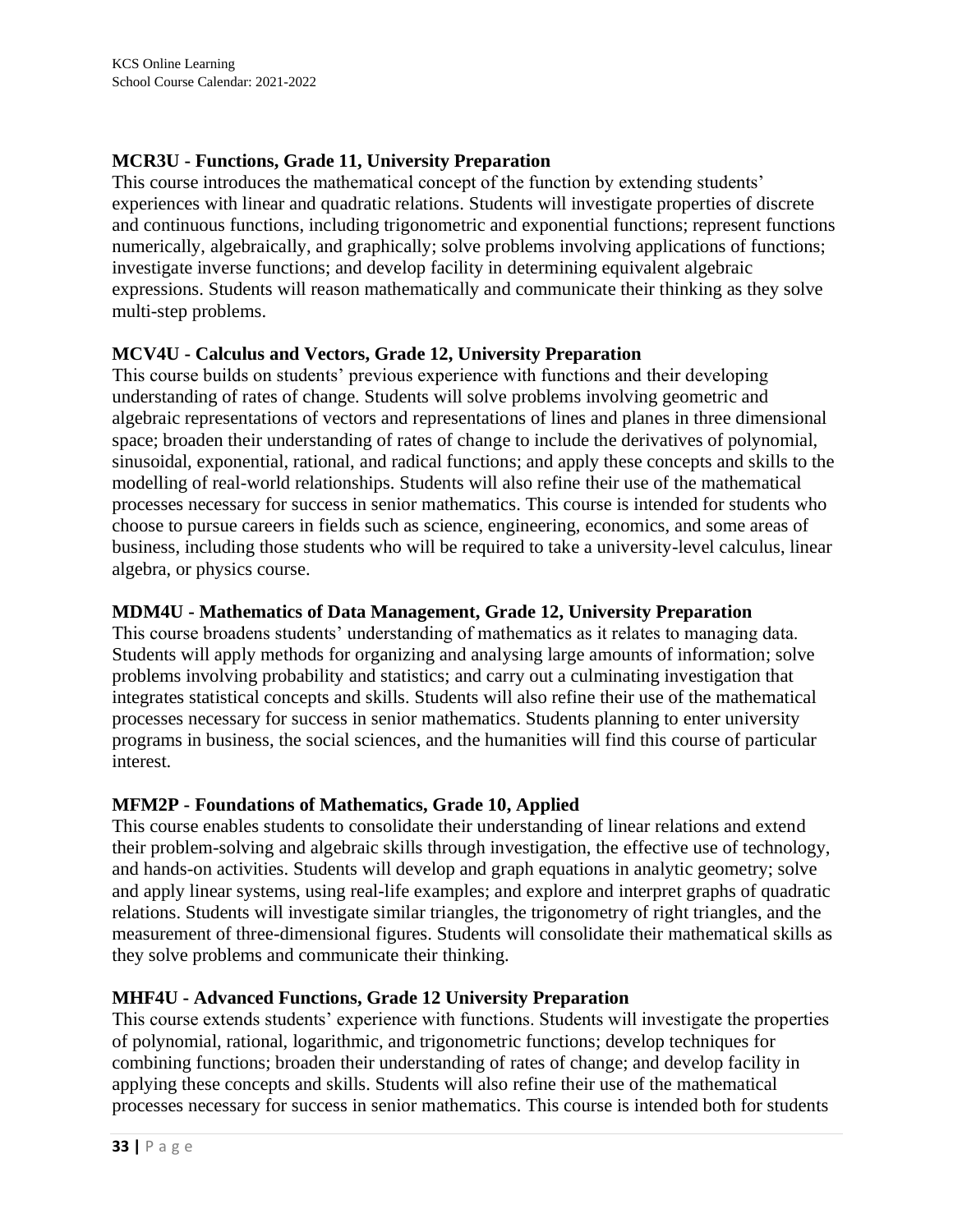taking the Calculus and Vectors course as a prerequisite for a university program and for those wishing to consolidate their understanding of mathematics before proceeding to any one of a variety of university programs.

# **MTH1W – Mathematics, Grade 9**

This course enables students to consolidate, and continue to develop, an understanding of mathematical concepts related to number sense and operations, algebra, measurement, geometry, data, probability, and financial literacy. Students will use mathematical processes, mathematical modelling, and coding to make sense of the mathematics they are learning and to apply their understanding to culturally responsive and relevant real-world situations. Students will continue to enhance their mathematical reasoning skills, including proportional reasoning, spatial reasoning, and algebraic reasoning, as they solve problems and communicate their thinking.

# **MPM2D - Principles of Mathematics, Grade 10, Academic**

This course enables students to broaden their understanding of relationships and extend their problem-solving and algebraic skills through investigation, the effective use of technology, and abstract reasoning. Students will explore quadratic relations and their applications; solve and apply linear systems; verify properties of geometric figures using analytic geometry; and investigate the trigonometry of right and acute triangles. Students will reason mathematically and communicate their thinking as they solve multi-step problems.

# **OLC4O - Ontario Literacy Course, Grade 12, Open**

This course is designed to help students acquire and demonstrate the cross-curricular literacy skills that are evaluated by the Ontario Secondary School Literacy Test (OSSLT). Students who complete the course successfully will meet the provincial literacy requirement for graduation. Students will read a variety of informational, narrative, and graphic texts and will produce a variety of forms of writing, including summaries, information paragraphs, opinion pieces, and news reports. Students will also maintain and manage a portfolio containing a record of their reading experiences and samples of their writing.

# **PPL1O - Healthy Active Living Education, Grade 9**

This course emphasizes regular participation in a variety of enjoyable physical activities that promote lifelong healthy active living. Students will learn movement skills and principles, ways to improve personal fitness and physical competence, and safety and injury prevention. They will investigate issues related to healthy sexuality and the use and abuse of alcohol, tobacco, and other drugs, and will participate in activities designed to develop goal setting, communication, and social skills.

# **SBI3U - Biology, Grade 11, University Preparation**

This course furthers students' understanding of the processes that occur in biological systems. Students will study theory and conduct investigations in the areas of biodiversity; evolution; genetic processes; the structure and function of animals; and the anatomy, growth, and function of plants. The course focuses on the theoretical aspects of the topics under study, and helps students refine skills related to scientific investigation.

# **SBI4U - Biology, Grade 12, University Preparation**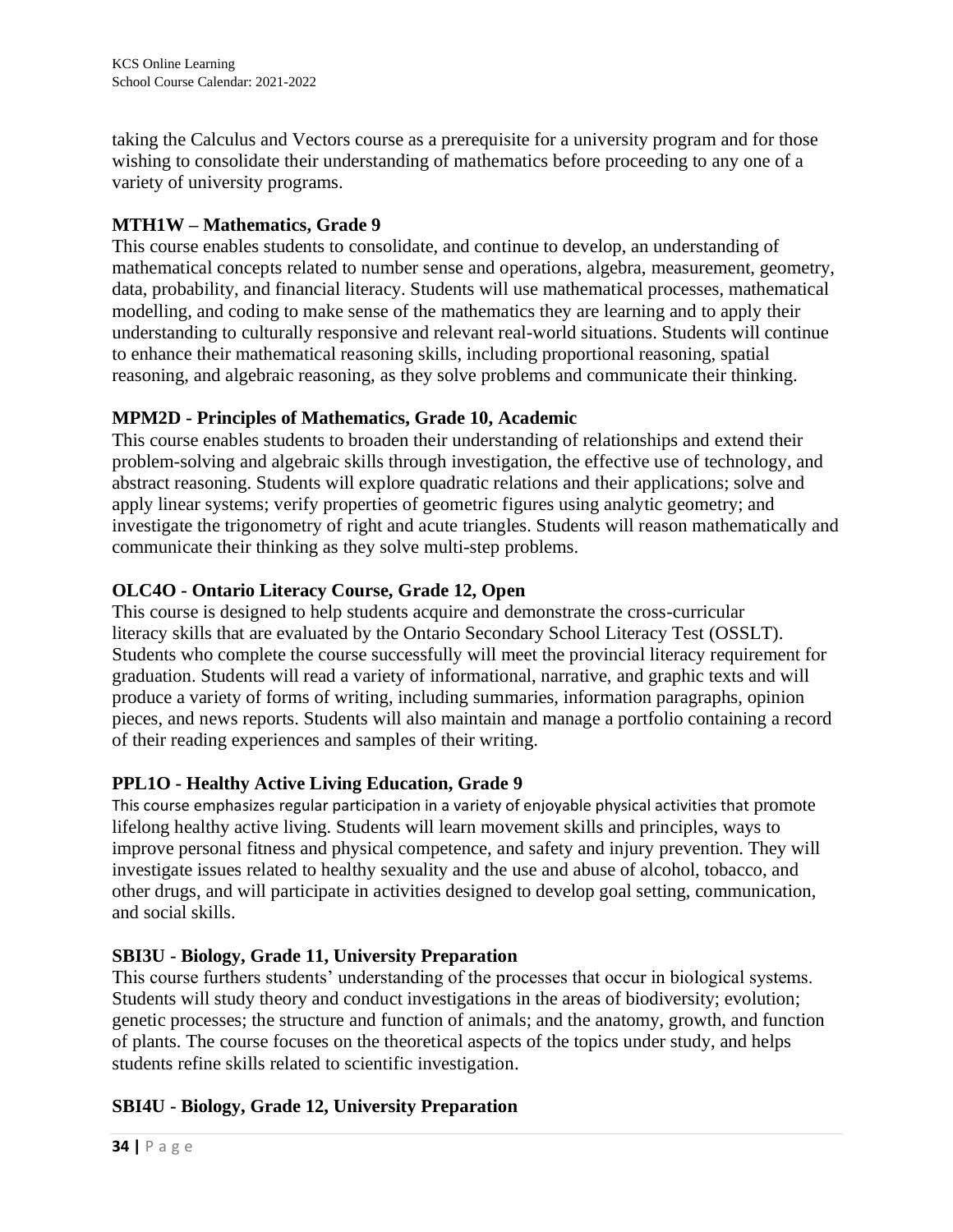This course provides students with the opportunity for in-depth study of the concepts and processes that occur in biological systems. Students will study theory and conduct investigations in the areas of biochemistry, metabolic processes, molecular genetics, homeostasis, and population dynamics. Emphasis will be placed on the achievement of detailed knowledge and the refinement of skills needed for further study in various branches of the life sciences and related fields.

# **SCH3U - Chemistry, Grade 11, University Preparation**

This course enables students to deepen their understanding of chemistry through the study of the properties of chemicals and chemical bonds; chemical reactions and quantitative relationships in those reactions; solutions and solubility; and atmospheric chemistry and the behaviour of gases. Students will further develop their analytical skills and investigate the qualitative and quantitative properties of matter, as well as the impact of some common chemical reactions on society and the environment.

# **SCH4U - Chemistry, Grade 12, University Preparation**

This course enables students to deepen their understanding of chemistry through the study of organic chemistry, the structure and properties of matter, energy changes and rates of reaction, equilibrium in chemical systems, and electrochemistry. Students will further develop their problem-solving and investigation skills as they investigate chemical processes, and will refine their ability to communicate scientific information. Emphasis will be placed on the importance of chemistry in everyday life and on evaluating the impact of chemical technology on the environment.

# **SNC1D - Science, Grade 9, Academic**

This course enables students to develop their understanding of basic concepts in biology, chemistry, earth and space science, and physics, and to relate science to technology, society, and the environment. Throughout the course, students will develop their skills in the processes of scientific investigation. Students will acquire an understanding of scientific theories and conduct investigations related to sustainable ecosystems; atomic and molecular structures and the properties of elements and compounds; the study of the universe and its properties and components; and the principles of electricity.

# **SNC2D - Science, Grade 10, Academic**

This course enables students to enhance their understanding of concepts in biology, chemistry, earth and space science, and physics, and of the interrelationships between science, technology, society, and the environment. Students are also given opportunities to further develop their scientific investigation skills. Students will plan and conduct investigations and develop their understanding of scientific theories related to the connections between cells and systems in animals and plants; chemical reactions, with a particular focus on acid–base reactions; forces that affect climate and climate change; and the interaction of light and matter.

# **SPH3U - Physics, Grade 11, University Preparation**

This course develops students' understanding of the basic concepts of physics. Students will explore kinematics, with an emphasis on linear motion; different kinds of forces; energy transformations; the properties of mechanical waves and sound; and electricity and magnetism.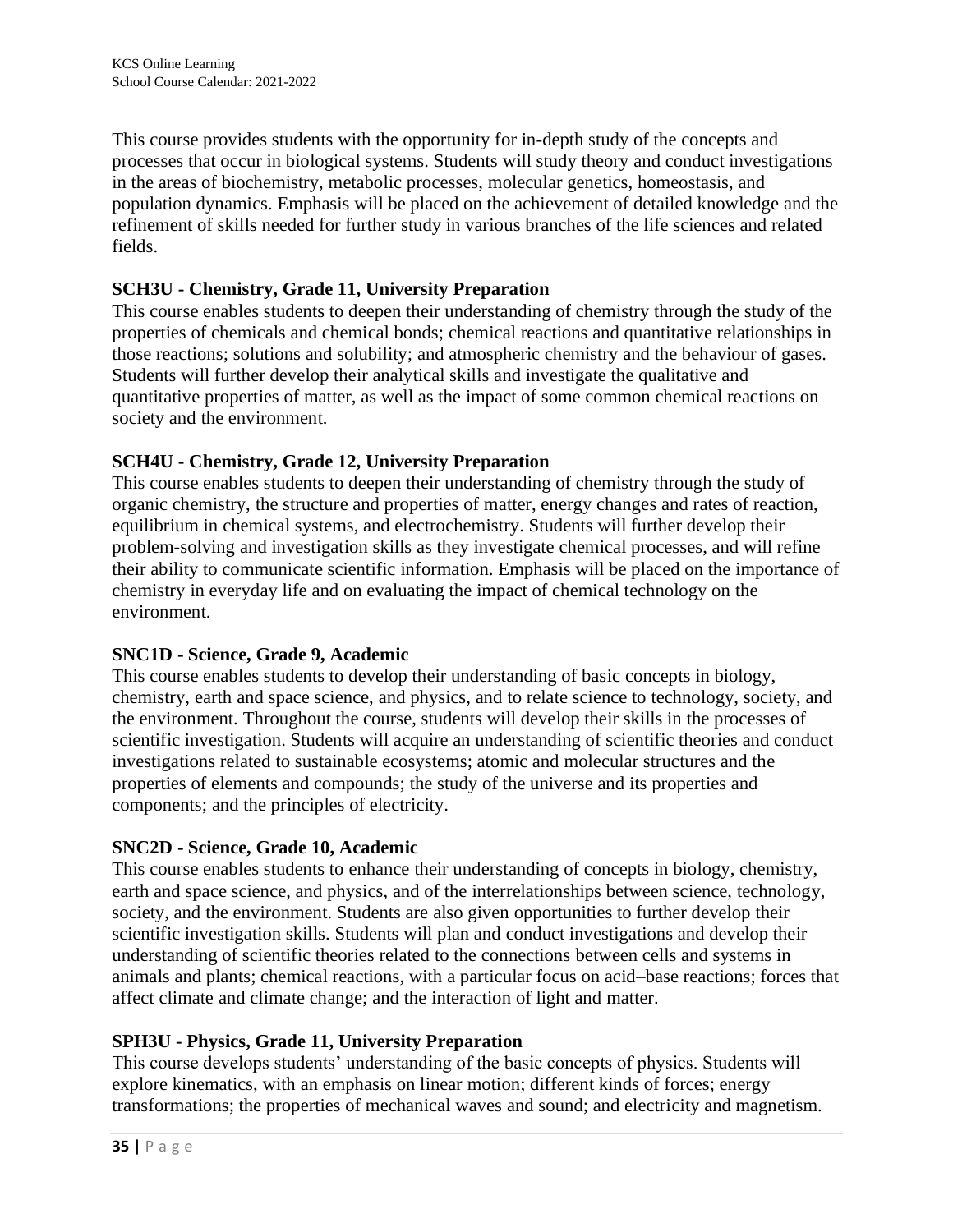They will enhance their scientific investigation skills as they test laws of physics. In addition, they will analyse the interrelationships between physics and technology, and consider the impact of technological applications of physics on society and the environment.

# **SPH4U - Physics, Grade 12, University Preparation**

This course enables students to deepen their understanding of physics concepts and theories. Students will continue their exploration of energy transformations and the forces that affect motion, and will investigate electrical, gravitational, and magnetic fields and electromagnetic radiation. Students will also explore the wave nature of light, quantum mechanics, and special relativity. They will further develop their scientific investigation skills, learning, for example, how to analyse, qualitatively and quantitatively, data related to a variety of physics concepts and principles. Students will also consider the impact of technological applications of physics on society and the environment.

# **ONLINE COMPONENTS**

# **Minimum Hardware Requirements**

Learners participating in on-line courses should have access to hardware that meets or exceeds the following standards. Students with access to equipment that does not meet these standards may experience slow interactivity; limited interactions and/or long wait periods for file downloads.

- Recommended Desktop Standards: PIII, 256 MB, Macintosh G3, or better (minimum: P II 128MB)
- Windows XP Service Pack 2, OS 10.3, or better (minimum: Windows 98, Mac OS 8.6)
- Internet Explorer 6.0 or better (minimum: Internet Explorer 5.5.)
- Adobe Acrobat Reader 6 or better (minimum: Reader 5)
- Windows Media Player 9
- Macromedia plug-ins (including mandatory: Flash)
- A DSL or better connection to the Internet. Speakers
- Monitor (screen resolution 800 x 600, 16 bit colour) or better
- A typical Office suite of applications; specifically, a word processor application, spell checker, equation editor, and a spreadsheet application are mandatory
- Math students are encouraged to use a scanner to submit handwritten assignments rather than typing up their math assignments
- Students taking English courses will need access to a microphone connected to their computer
- Data Transmission Standards: TCP/IP
- Minimum Bandwidth Standards Single Computer: modem. LAN Switched 10/100 Mb

Additional Software: Some courses may require access to some OSAPAC software, specifically at this time, Geometer's Sketchpad, Simply Accounting or Smart Ideas. It is recommended that up-to-date virus, spyware, and adware protection be implemented.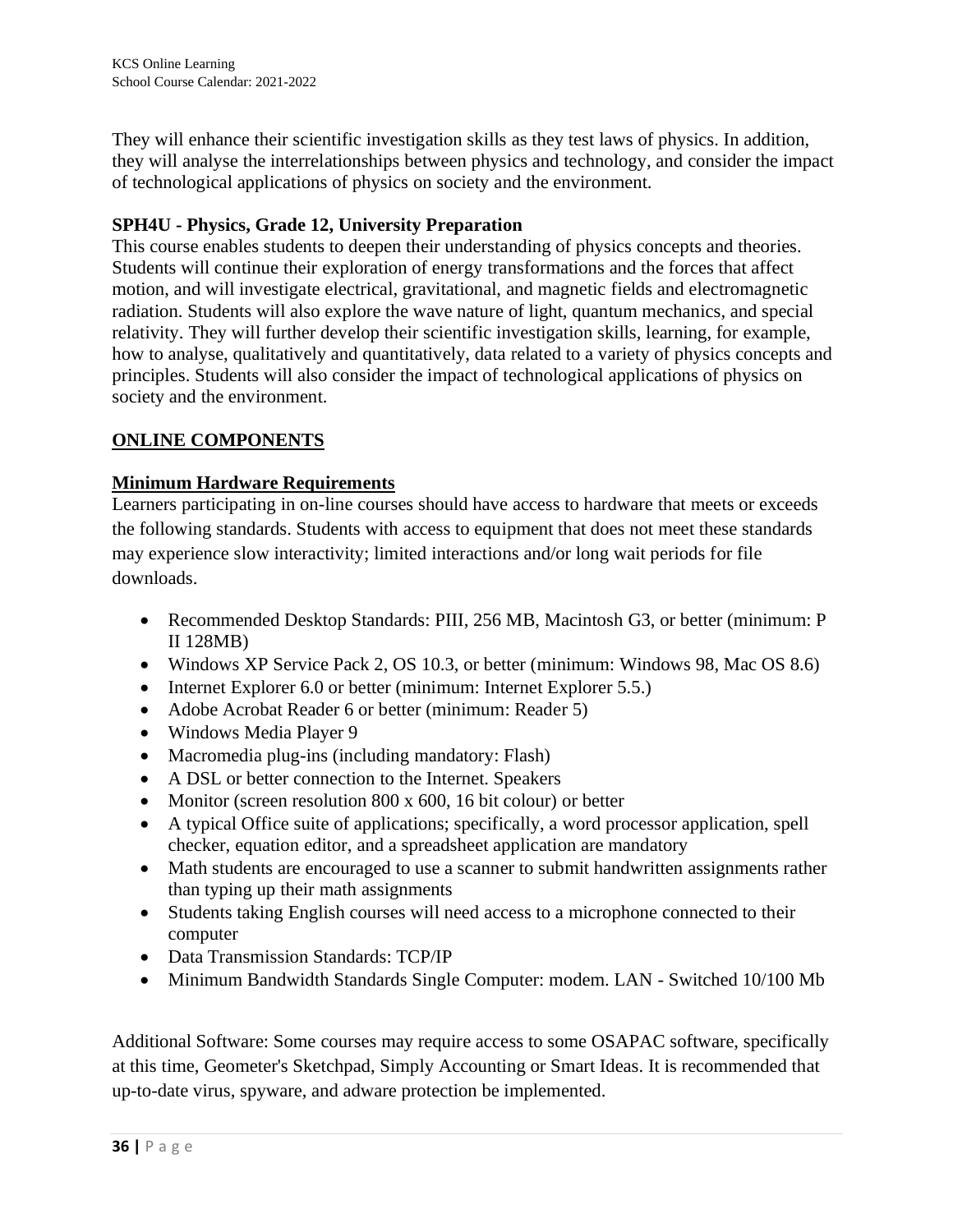# **Online Attendance**

Regular attendance in any learning environment is vital to school success. Students who do not participate in their online course regularly will diminish their learning experience. The following processes have been put into place to encourage regular attendance by the student:

- The Principal will maintain attendance records as it is expected that students and teachers should login to their course on a regular basis
- Due to the continuous in-take entry and exit model of online education, there is no prescribed yearly or even semesterized calendar. It is expected that a typical online course will take approximately 110 days or 4 months for the student to complete (assuming a minimum of 1.25 hour per day online participation), but this time may start or end arbitrarily.
- Students who leave a course before completion must communicate their intentions either in writing to the Principal or over the phone in the interest of up-to-date record keeping, before any request can be acted upon
- To encourage attendance, the Principal will work with the curriculum writers, to set manageable assessment and evaluation assignments early in the course, in order to give the student positive feedback and breakdown any existing technology barriers
- Students who have not completed their course within 10 months from the day of enrollment in that course, will be unenrolled from the course with no chance of reinstatement

#### **Acceptable Use Policy**

The school reserves the right to monitor all material in user accounts on the file server in order to determine the appropriateness of computer use when a challenge has arisen. The following processes have been put into place:

The Moodle Learning Management System at KCS Online Learning is intended for educational purposes only. Any use of any Learning Management System (LMS) tool within a course for any other purpose other than the intended educational purpose is prohibited. The inappropriate uses include, but are not limited to, criminal, obscene, commercial, or illegal purposes.

- Student access into the LMS is provided as long as the student follows the guidelines set by the school Principal, provincial, and federal laws
- If the LMS is used inappropriately or in a prohibited manner, the Principal reserves the right to terminate the registration or suspend the user. There is the possibility of further disciplinary action including legal prosecution, if the appropriate laws, regulations, or contracts deem it necessary
- Malicious LMS network damage; interference or mischief will be reported to the appropriate authorities
- It is important to be aware that activities in an online environment are not private
- The school reserves the right to monitor all material that is placed in a user's account and to remove it if deemed necessary